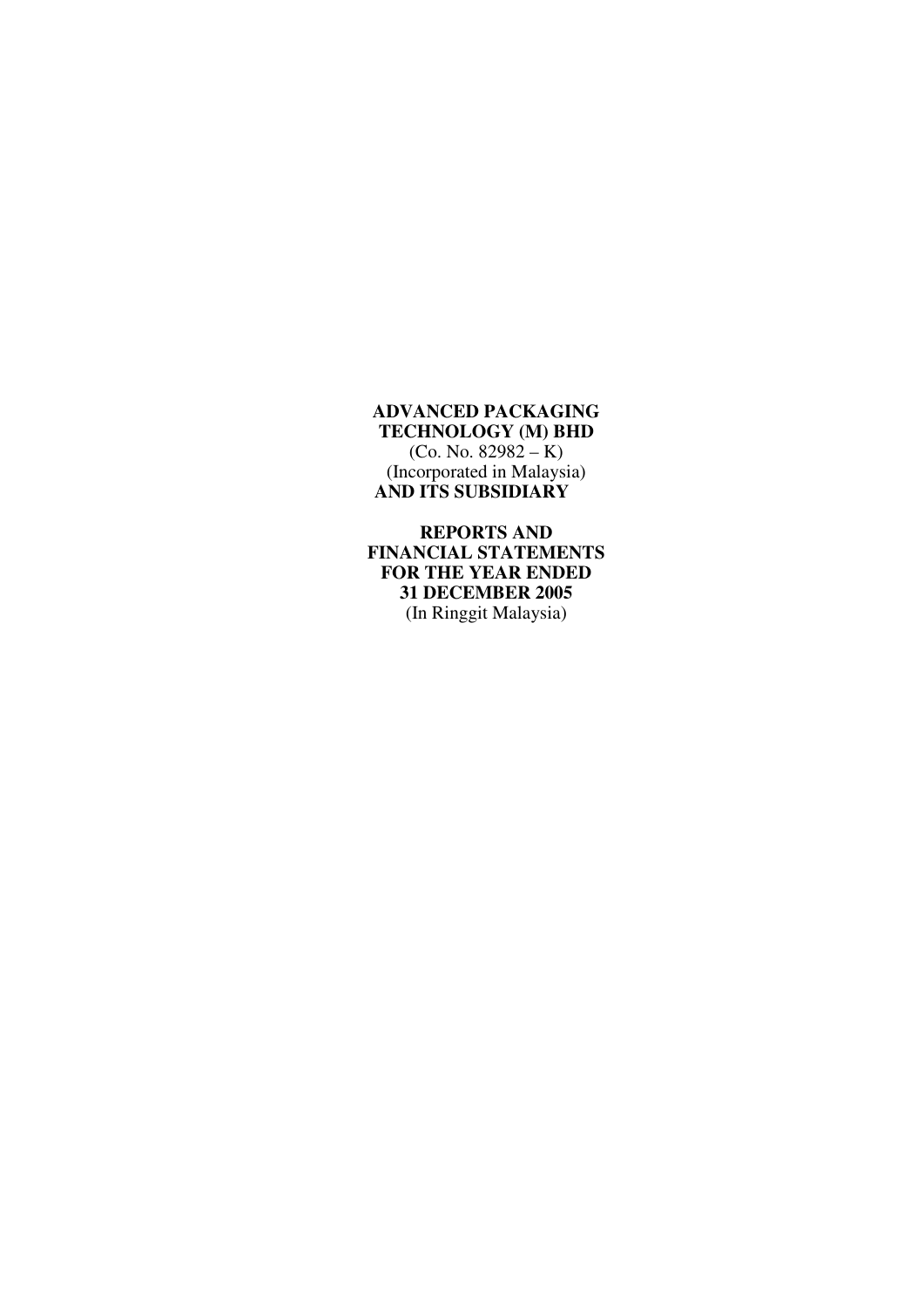#### **ADVANCED PACKAGING TECHNOLOGY (M) BHD**  (Co. No. 82982 – K) (Incorporated in Malaysia)

| <b>Contents</b>                   | <b>Pages</b>   |
|-----------------------------------|----------------|
| Corporate information             | $\mathbf{1}$   |
| Directors' report                 | $2 - 5$        |
| <b>Statement by Directors</b>     | 6              |
| Statutory declaration             | $\overline{7}$ |
| Report of the auditors            | $8 - 9$        |
| Income statements                 | $10\,$         |
| <b>Balance</b> sheets             | 11             |
| Statements of changes in equity   | 12             |
| Cash flow statements              | $13 - 14$      |
| Notes to the financial statements | $15 - 30$      |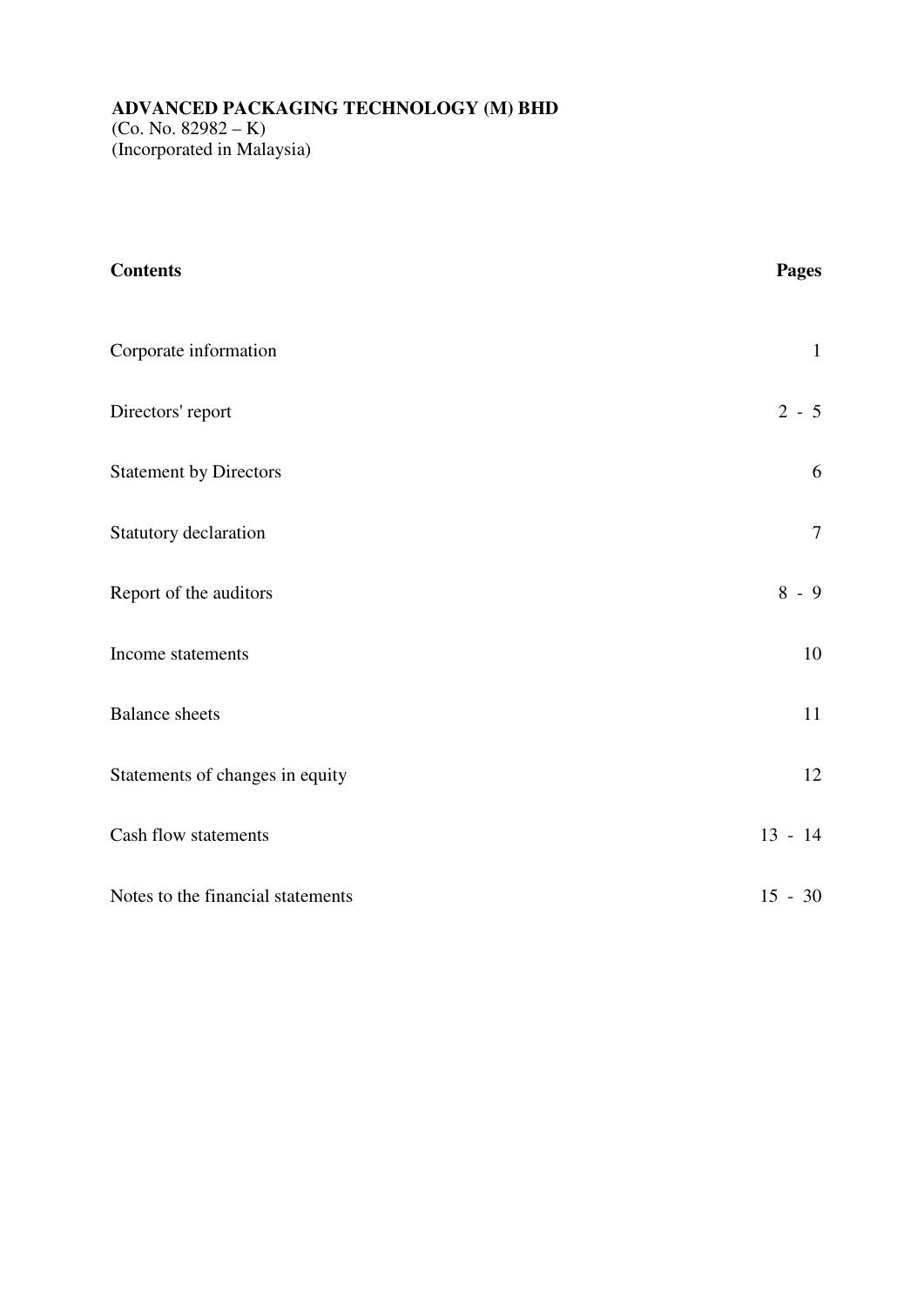## **CORPORATE INFORMATION**

| <b>BOARD OF DIRECTORS</b>                   | Chee Sam Fatt (Chairman)<br>Tiin Kiat @ Tan Cheng Keat (Managing Director)<br>Yeo Tek Ling (Finance Director)<br>Dato' Haji Ghazali b. Mat Ariff<br>Dato' Law Sah Lim<br>Datuk Ismail bin Haji Ahmad<br>Mah Siew Seng<br>Eu Hock Seng<br>Ng Choo Tim             |
|---------------------------------------------|------------------------------------------------------------------------------------------------------------------------------------------------------------------------------------------------------------------------------------------------------------------|
| <b>SECRETARY</b>                            | Goon Kok Keong<br>(MAICSA 0698849)                                                                                                                                                                                                                               |
| <b>AUDITORS</b>                             | <b>PKF</b><br>AF 0911<br><b>Chartered Accountants</b>                                                                                                                                                                                                            |
| <b>AUDIT COMMITTEE</b>                      | Dato' Haji Ghazali b. Mat Ariff (Chairman)<br>- Independent Non-Executive Director<br>Datuk Ismail bin Haji Ahmad<br>- Non-Independent Non-Executive Director<br>Mah Siew Seng<br>- Independent Non-Executive Director                                           |
| <b>REGISTERED OFFICE</b>                    | 23B Jalan 52/1<br>46200 Petaling Jaya<br><b>Selangor Darul Ehsan</b><br>Tel: 03-7960 0648<br>Fax: 03-7957 0094                                                                                                                                                   |
| REGISTRAR & SHARE TRANSFER<br><b>OFFICE</b> | Symphony Share Registrars Sdn. Bhd.<br>(Formerly known as Malaysian Share Registration<br>Service Sdn. Bhd.)<br>Level 26, Menara Multi Purpose<br>Capital Square<br>No. 8, Jalan Munshi Abdullah<br>50100 Kuala Lumpur<br>Tel: 03-2721 2222<br>Fax: 03-2721 2530 |
| PRINCIPAL BANKER                            | Bumiputra-Commerce Bank Berhad                                                                                                                                                                                                                                   |
| STOCK EXCHANGE LISTING                      | Bursa Malaysia Securities Berhad - Second Board                                                                                                                                                                                                                  |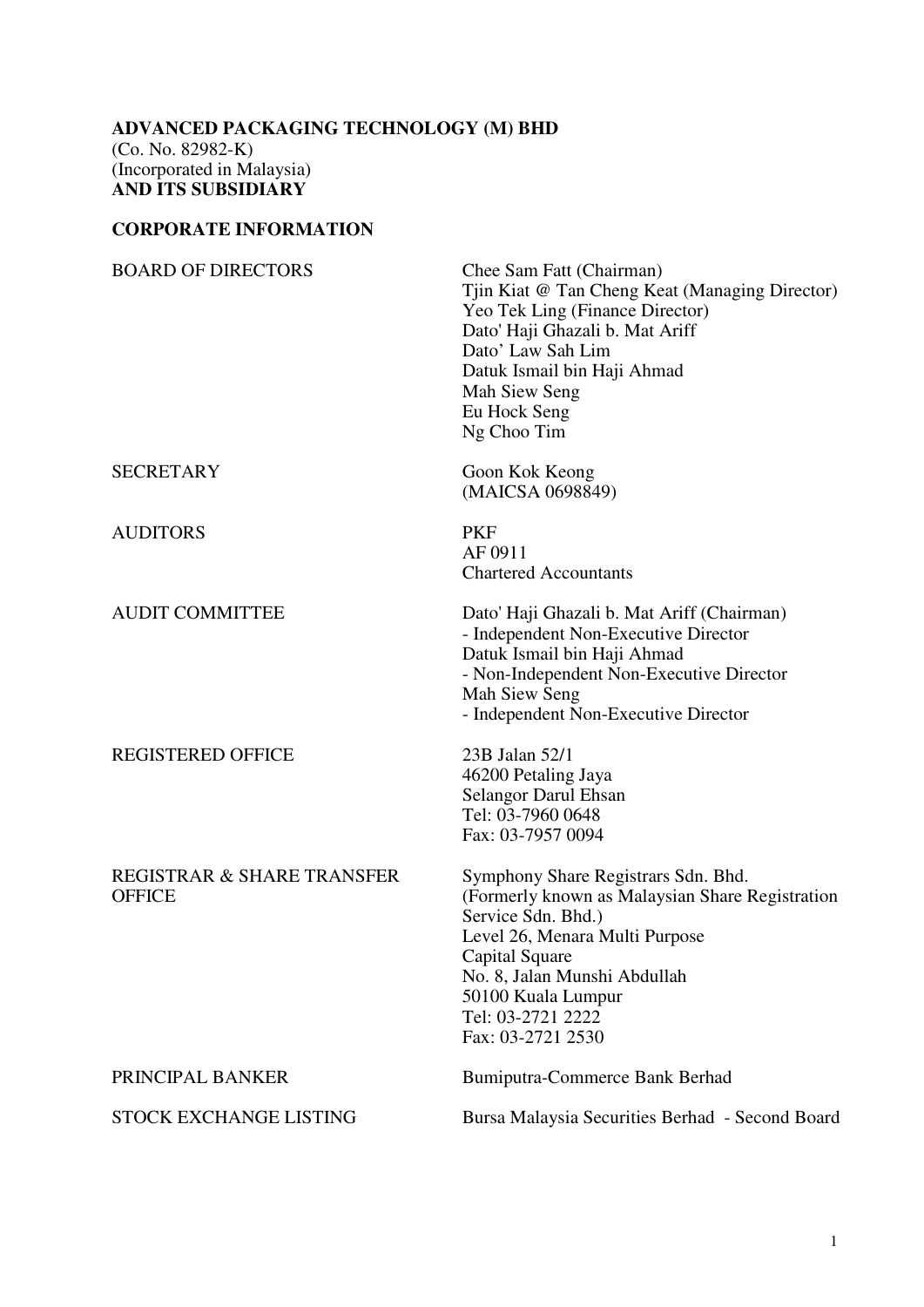#### **DIRECTORS' REPORT**

The Directors have pleasure in submitting their report and the audited financial statements of the Group and the Company for the financial year ended 31 December 2005.

## **Principal activities**

The Company is principally engaged in the manufacturing and distribution of flexible packaging materials. The principal activities of the subsidiary are disclosed in Note 8 to the financial statements.

There have been no significant changes in the nature of these activities during the financial year.

## **Results**

|                         | Group<br>RM | Company<br><b>RM</b> |
|-------------------------|-------------|----------------------|
| Net profit for the year | 2,050,719   | 2,146,233            |

## **Reserves and provisions**

There were no material transfers to and from reserves or provisions during the financial year except as disclosed in the financial statements.

## **Dividends**

Since the end of the previous financial year, the Company paid a tax exempt final dividend of 2.00% totaling RM820,170 in respect of the financial year ended 31 December 2004, on 15 July 2005.

The final dividend recommend by the Directors in respect of the year ended 31 December 2005 is 3% tax exempt dividend totaling RM1,230,255.

## **Directors**

Directors who served since the date of the last report are:-

Chee Sam Fatt Tjin Kiat @ Tan Cheng Keat Yeo Tek Ling Dato' Haji Ghazali b. Mat Ariff Dato' Law Sah Lim Datuk Ismail bin Haji Ahmad Mah Siew Seng Eu Hock Seng Ng Choo Tim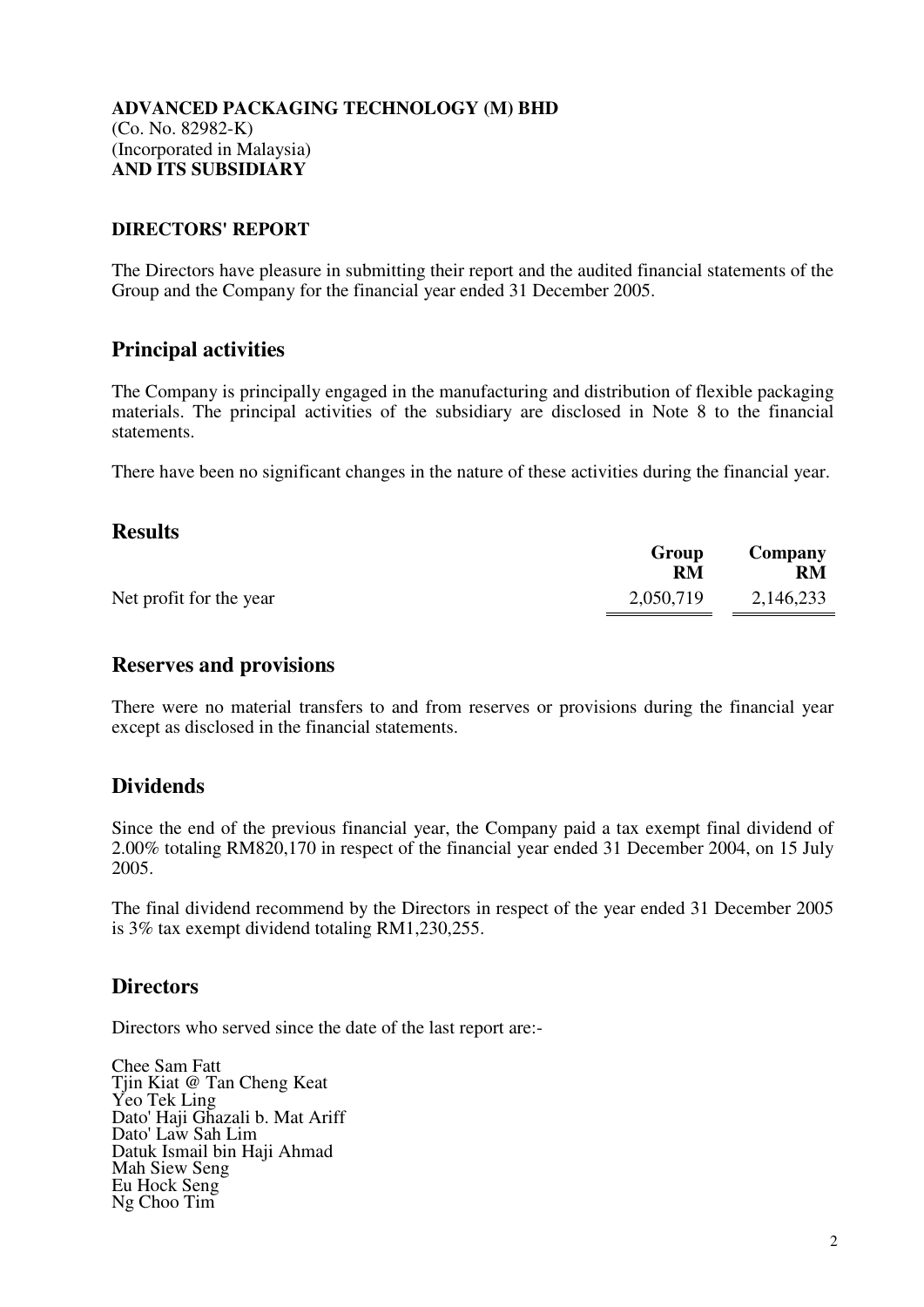## **Directors' interest in shares**

The shareholdings in the Company of those who were Directors at the end of the financial year, as recorded in the Register of Directors' Shareholdings kept under Section 134 of the Companies Act, 1965, are as follows:

|                                                       | Number of ordinary shares of RM1.00 each |               |             |            |  |
|-------------------------------------------------------|------------------------------------------|---------------|-------------|------------|--|
|                                                       | At                                       |               |             | At         |  |
|                                                       | 1.1.2005                                 | <b>Bought</b> | <b>Sold</b> | 31.12.2005 |  |
| Shareholdings registered<br>in the name of Directors: |                                          |               |             |            |  |
| Dato' Law Sah Lim                                     | 51,829                                   |               | (4,000)     | 47,829     |  |
| Tiin Kiat @ Tan Cheng Keat                            | 2,405,378                                | 639,500       |             | 3,044,878  |  |
| Yeo Tek Ling                                          | 24,338                                   |               |             | 24,338     |  |
| Chee Sam Fatt                                         | 20,250                                   |               |             | 20,250     |  |
| Eu Hock Seng                                          | 22,421                                   |               |             | 22,421     |  |
| Ng Choo Tim                                           | 1,296,594                                |               |             | 1,296,594  |  |

None of the other Directors holding office at 31 December 2005 had any interest in the ordinary shares of the Company during the financial year.

# **Directors' benefits**

Since the end of the previous financial year, no Director has received nor become entitled to receive any benefit (other than a benefit included in aggregate amount of emoluments received or due and receivable by Directors as shown in the financial statements) by reason of a contract made by the Company or a related corporation with the Director or with a firm of which the Director is a member, or with a company in which the Director has a substantial financial interest.

There were no arrangements during or at the end of the financial year, which had the object of enabling Directors of the Company to acquire benefits by means of the acquisition of shares in or debentures of the Company or any other body corporate.

## **Issue of shares**

There were no changes in the issued and paid-up capital of the Company during the financial year.

# **Options granted over unissued shares**

No options were granted to any person to take up unissued shares of the Company during the year.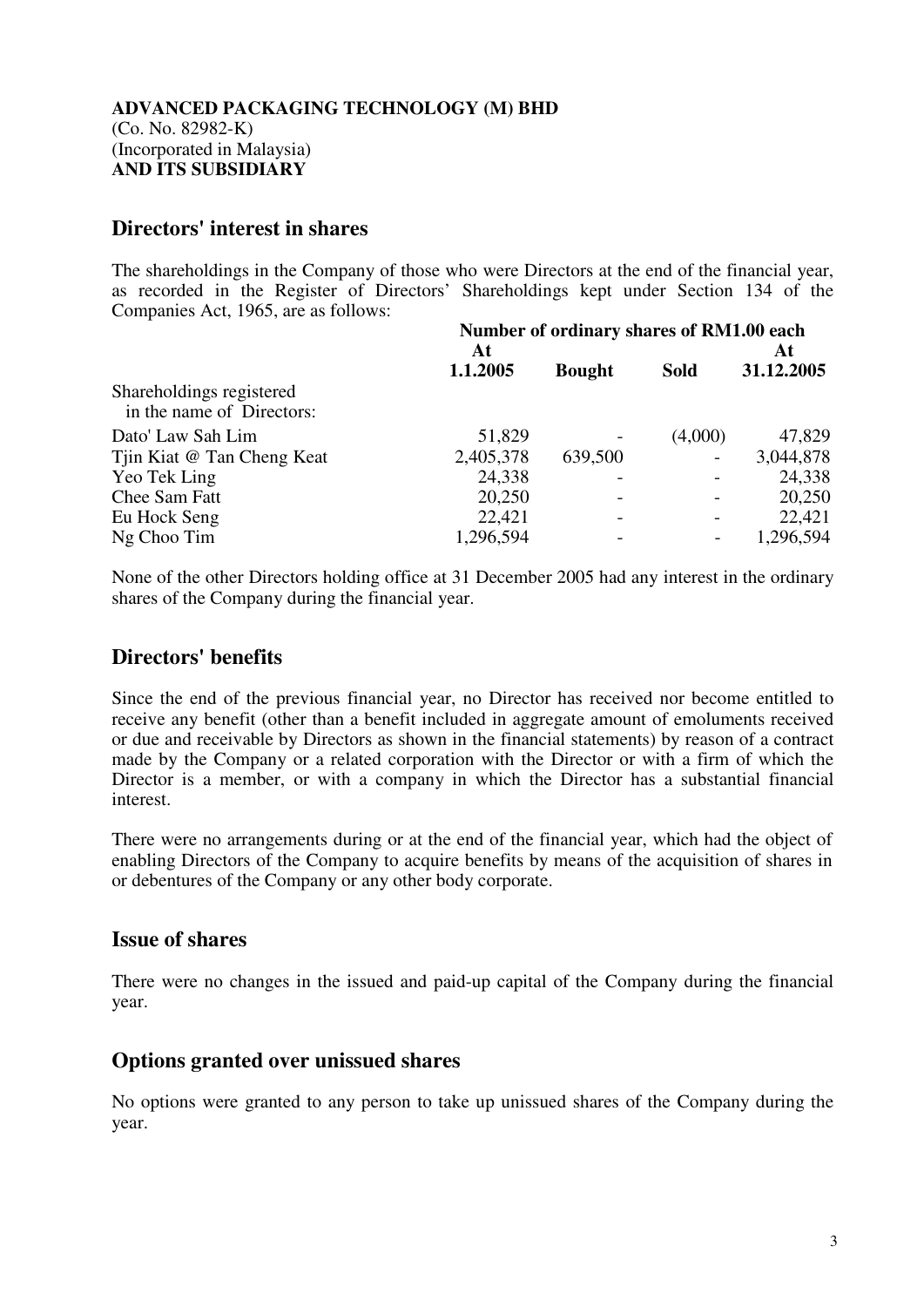## **Other statutory information**

Before the financial statements of the Group and the Company were made out, the Directors took reasonable steps to ascertain that:

- (i) all known bad debts had been written off and adequate provision made for doubtful debts, and
- (ii) all current assets have been stated at the lower of cost and net realisable value.

At the date of this report, the Directors are not aware of any circumstances:

- (i) that would render the amount written off for bad debts, or the amount of the provision for doubtful debts, in the financial statements of the Group and in the Company inadequate to any substantial extent, or
- (ii) that would render the value attributed to current assets in the Group and in the Company financial statements misleading, or
- (iii) which have arisen which render adherence to the existing method of valuation of assets or liabilities of the Group and the Company misleading or inappropriate, or
- (iv) not otherwise dealt with in this report or the financial statements, which would render any amount stated in the financial statements of the Group and of the Company misleading.

At the date of this report, there does not exist:

- (i) any charge on the assets of the Group or of the Company that has arisen since the end of the financial year and which secured the liabilities of any other person; or
- (ii) any contingent liability in respect of the Group or of the Company that has arisen since the end of the financial year.

No contingent liability or other liability of any company in the Group and the Company has become enforceable, or is likely to become enforceable within the period of twelve months after the end of the financial year which, in the opinion of the Directors, will or may substantially affect the ability of the Group and the Company to meet their obligations when they fall due.

In the opinion of the Directors, the results of the operations of the Group and the Company for the financial year ended 31 December 2005 have not been substantially affected by any item, transaction or event of a material and unusual nature nor has any such item, transaction or event occurred in the interval between the end of the financial year and the date of this report.

## **Subsequent to balance sheet date**

Subsequent to balance sheet date, the Company opened a Fixed Income Fund Account with Aminvestment Services Berhad, for an amount of RM5,000,000.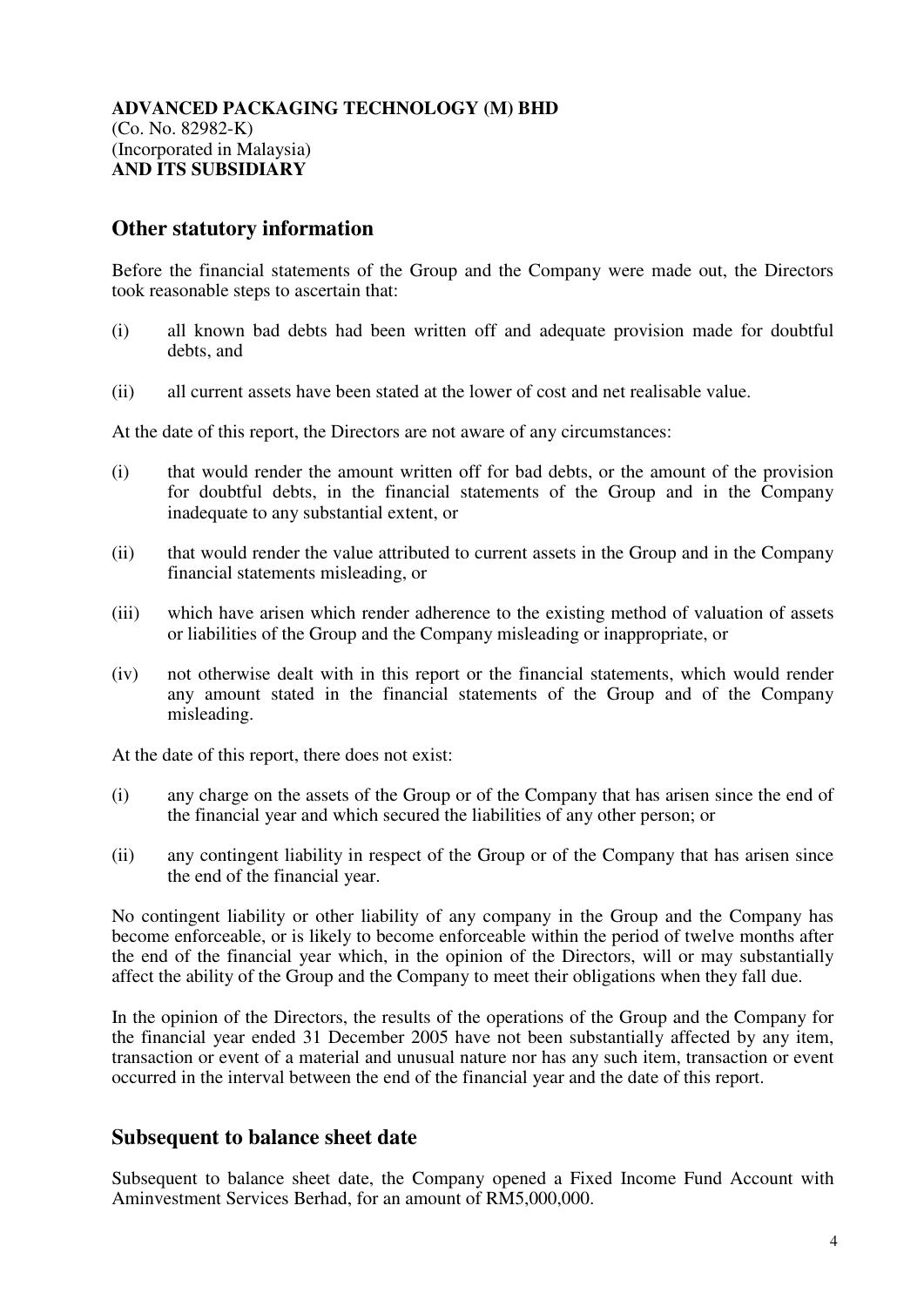# **Auditors**

The auditors, Messrs PKF, have indicated their willingness to continue in office.

Signed on behalf of the Board in accordance with a resolution of the Directors,

TJIN KIAT @ TAN CHENG KEAT

NG CHOO TIM

Kuala Lumpur

Dated: 25 April 2006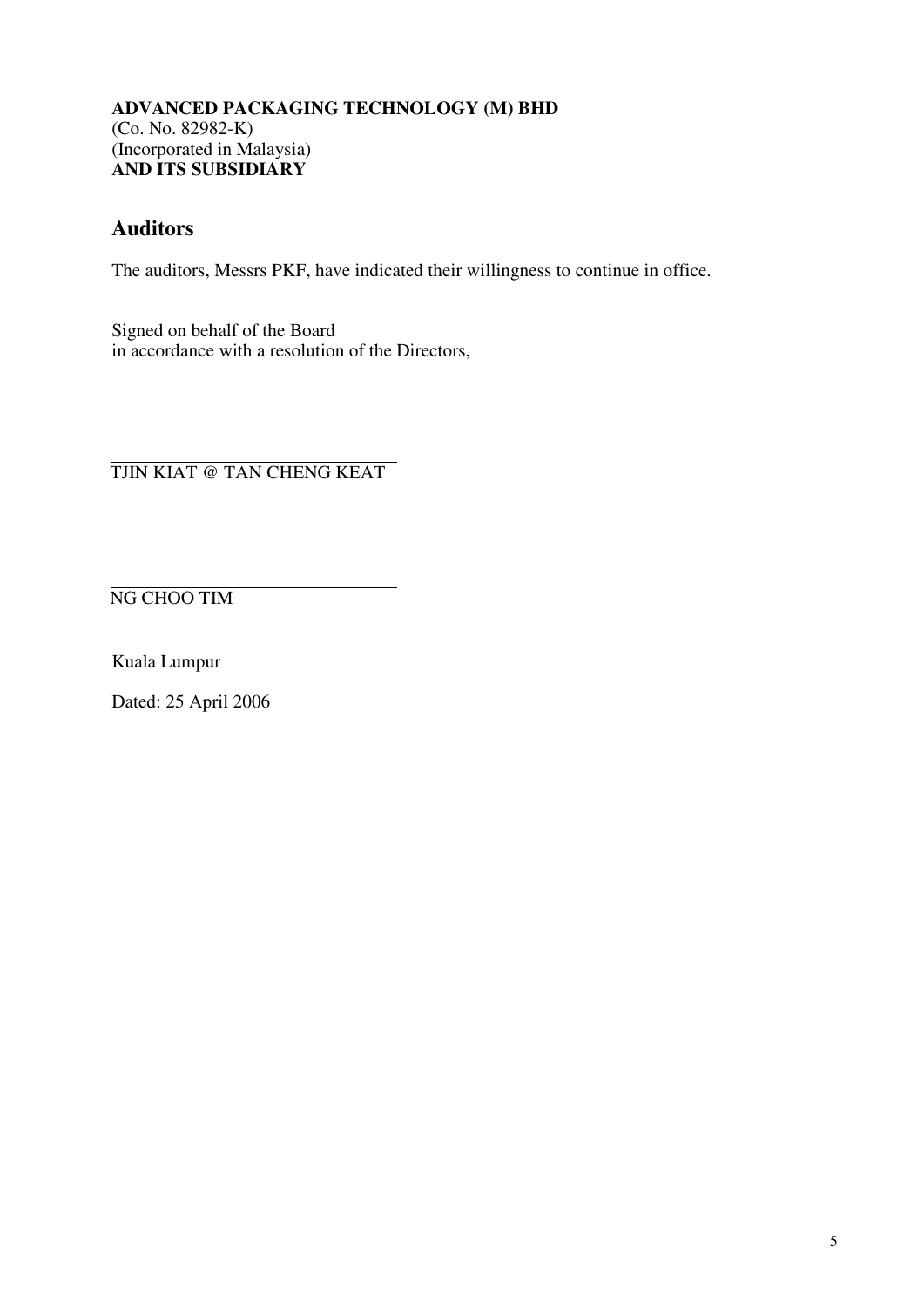#### **STATEMENT BY DIRECTORS PURSUANT TO SECTION 169 (15) OF THE COMPANIES ACT, 1965**

In the opinion of the Directors, the accompanying financial statements are drawn up in accordance with the provision of the Companies Act, 1965 and applicable approved accounting standards in Malaysia so as to give a true and fair view of the state of affairs of the Group and the Company as at 31 December 2005 and of the results of their operations and the cash flows for the year ended on that date.

Signed on behalf of the Board in accordance with a resolution of the Directors,

TJIN KIAT @ TAN CHENG KEAT

NG CHOO TIM

Kuala Lumpur

Dated: 25 April 2006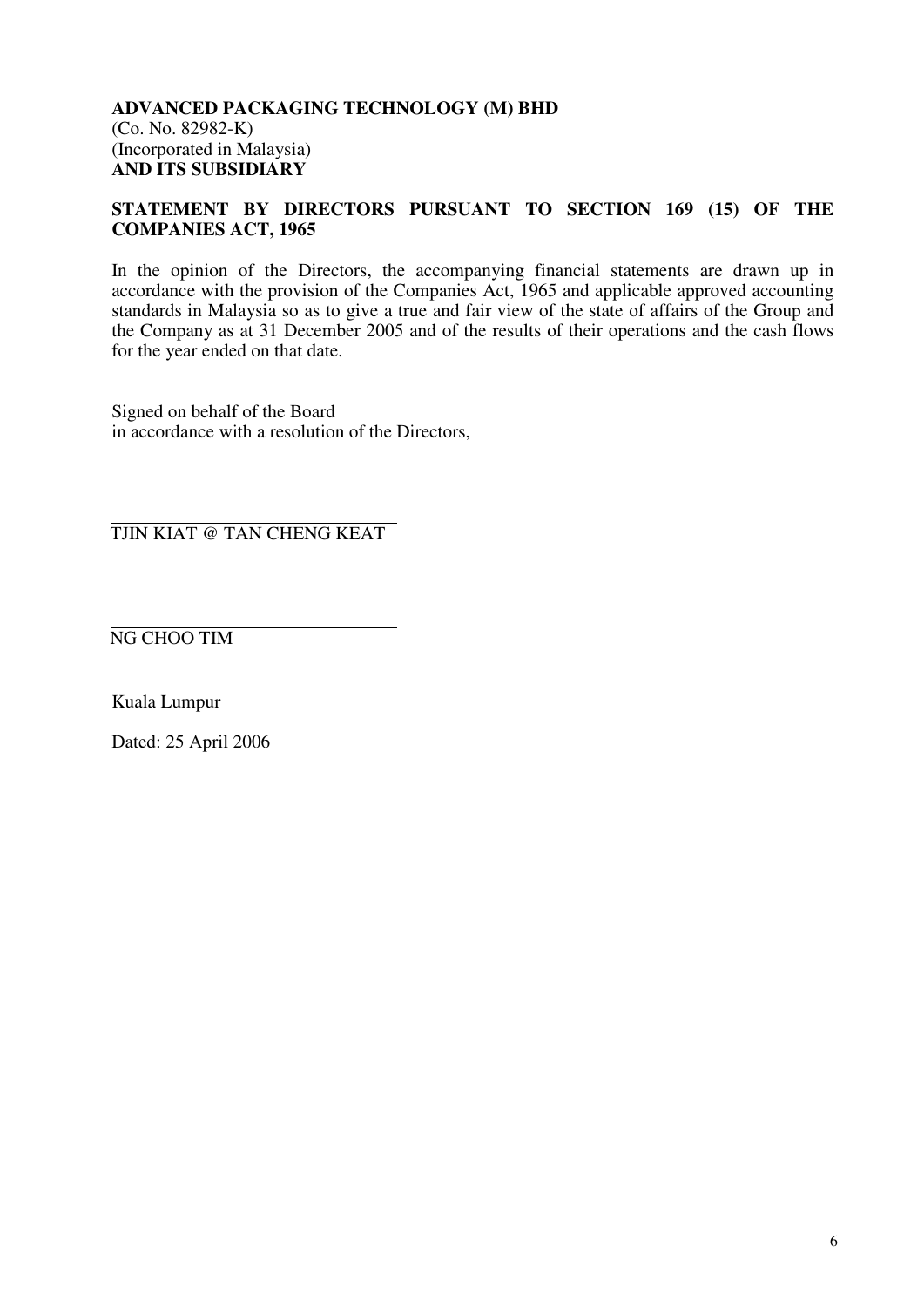#### **STATUTORY DECLARATION PURSUANT TO SECTION 169 (16) OF THE COMPANIES ACT, 1965**

We, TJIN KIAT @ TAN CHENG KEAT and YEO TEK LING, being the Directors primarily responsible for the financial management of ADVANCED PACKAGING TECHNOLOGY (M) BHD, do solemnly and sincerely declare that to the best of our knowledge and belief, the accompanying financial statements are correct, and we make this solemn declaration conscientiously believing the same to be true and by virtue of the provisions of the Statutory Declarations Act, 1960.

> ) ) ) )

Subscribed and solemnly declared by the abovenamed TJIN KIAT @ TAN CHENG KEAT and YEO TEK LING at Kuala Lumpur in Wilayah Persekutuan on 25 April 2006

TJIN KIAT @ TAN CHENG KEAT

YEO TEK LING

Before me,

\_\_\_\_\_\_\_\_\_\_\_\_\_\_\_\_\_\_\_\_\_\_\_\_\_\_\_\_\_\_\_\_\_\_ COMMISSIONER FOR OATHS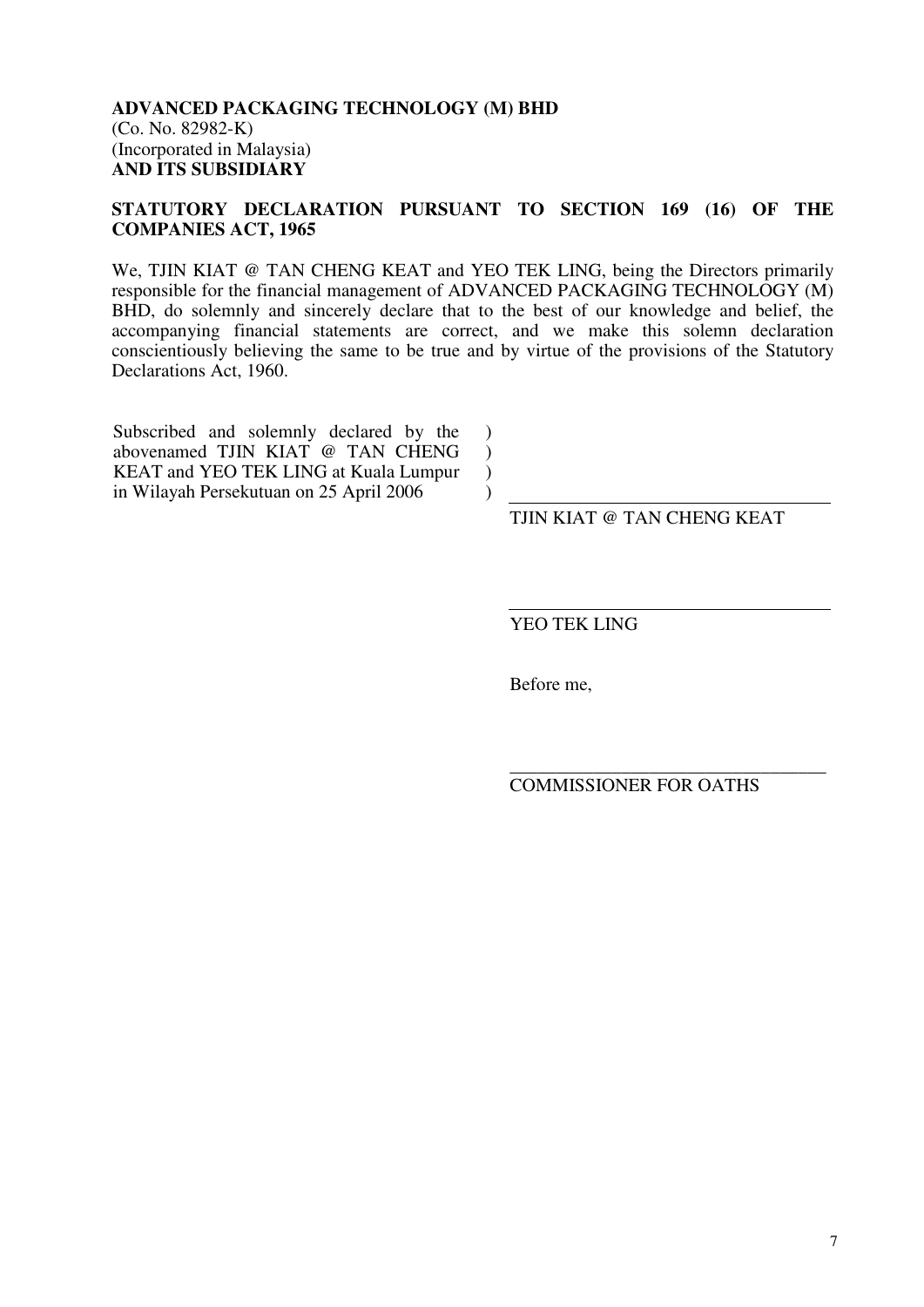#### **REPORT OF THE AUDITORS TO THE MEMBERS OF ADVANCED PACKAGING TECHNOLOGY (M) BHD**  (Co. No. 82982-K) (Incorporated in Malaysia)

We have audited the accompanying financial statements of ADVANCED PACKAGING TECHNOLOGY (M) BHD. These financial statements are the responsibility of the Company's Directors.

It is our responsibility to form an independent opinion, based on our audit, on those financial statements and to report our opinion to you, as a body, in accordance with Section 174 of the Companies Act 1965 and for no other purpose. We do not assume responsibility towards any other person for the content of this report.

We conducted our audit in accordance with approved standards on auditing in Malaysia. These standards require that we plan and perform the audit to obtain all the information and explanations, which we consider necessary to provide us with sufficient evidence to give reasonable assurance that the financial statements are free of material misstatements. An audit includes examining, on a test basis, evidence relevant to the amounts and disclosures in the financial statements. An audit also includes an assessment of the accounting principles used and significant estimates made by the Directors, as well as evaluating the overall adequacy of the presentation of information in the financial statements. We believe our audit provides a reasonable basis for our opinion.

In our opinion:

- (a) the financial statements are properly drawn up in accordance with the provisions of the Companies Act, 1965 and the applicable approved accounting standards in Malaysia so as to give a true and fair view of:
	- (i) the state of affairs of the Group and the Company as at 31 December 2005 and of the results of their operations and cash flows for the year ended on that date; and
	- (ii) the matters required by Section 169 of the Companies Act, 1965 to be dealt with in the financial statements of the Group and the Company;

and

(b) the accounting and other records and the registers required by the Companies Act, 1965 to be kept by the Company have been properly kept in accordance with the provisions of the said Act.

We have considered the financial statements and the auditor's report thereon of the subsidiary of which we have not acted as auditors, as indicated in Note 8 to the financial statements.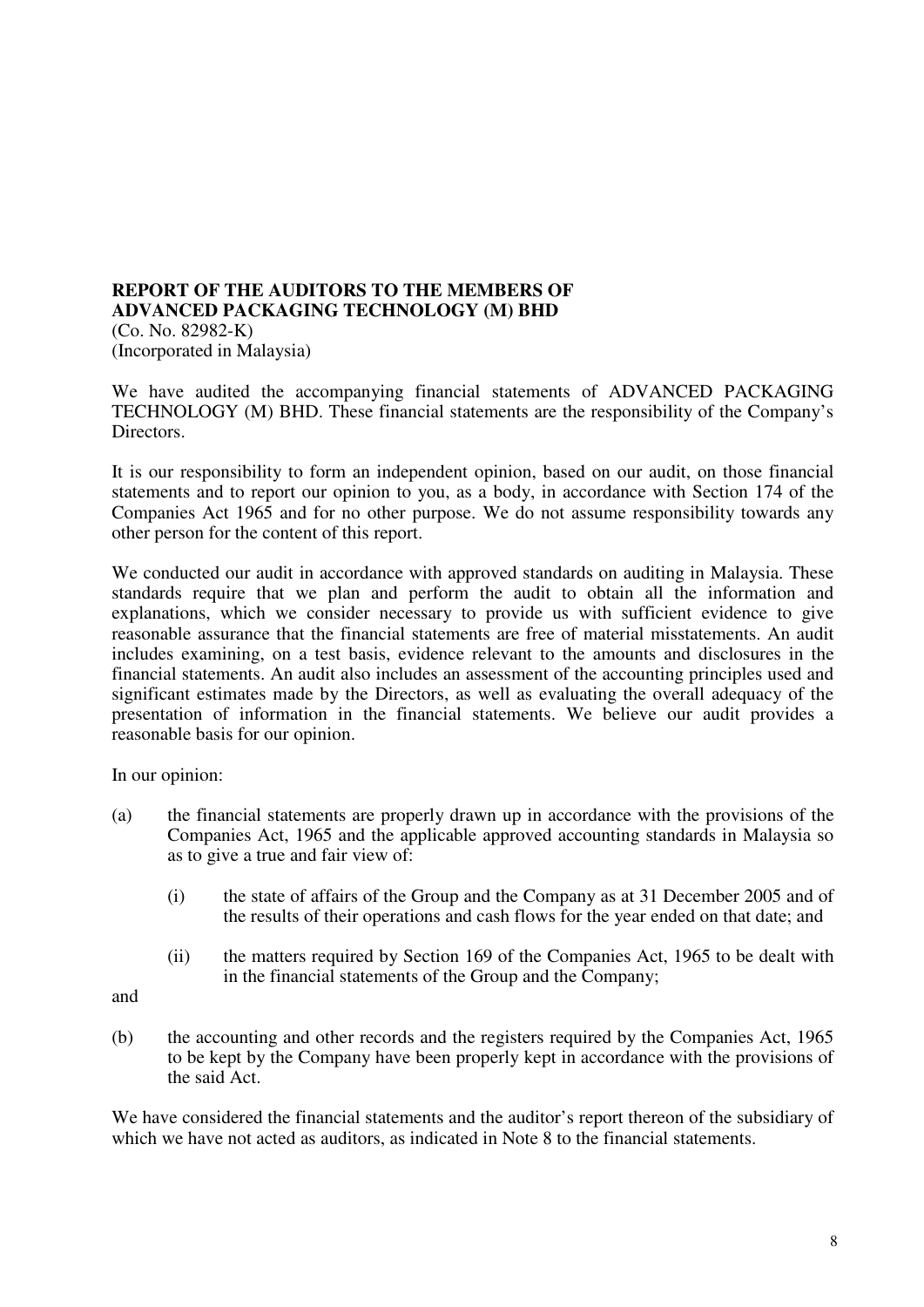We are satisfied that the financial statements of the subsidiary that have been consolidated with the Company's financial statements are in form and content appropriate and proper for the purposes of the preparation of the consolidated financial statements and we have received satisfactory information and explanations as required by us for those purposes.

The auditors' reports on the financial statements of the subsidiary was not subject to any qualification and did not include any comment made under Subsection (3) of Section 174 of the Act.

PKF<br>ANTHONY JOSEPH SKELCHY<br>AF 0911 251/03/07 (J/PH) CHARTERED ACCOUNTANTS

251/03/07 (J/PH)<br>PARTNER

Kuala Lumpur

Dated: 25 April 2006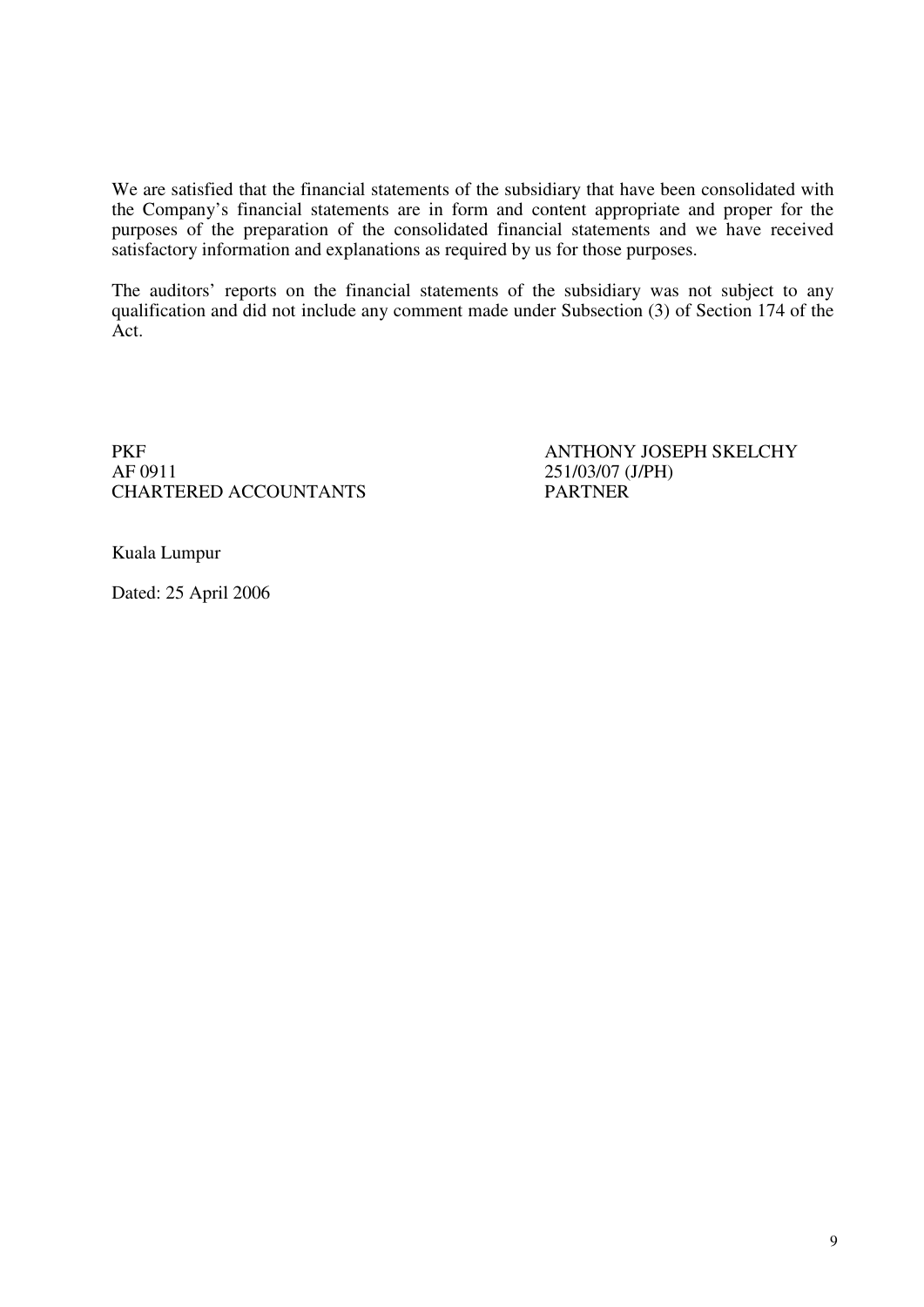#### **INCOME STATEMENTS FOR THE YEAR ENDED 31 DECEMBER 2005**

|                                                                           | <b>Note</b>    | Group        |                   | Company           |                   |
|---------------------------------------------------------------------------|----------------|--------------|-------------------|-------------------|-------------------|
|                                                                           |                | 2005<br>RM   | 2004<br><b>RM</b> | 2005<br><b>RM</b> | 2004<br><b>RM</b> |
| Revenue                                                                   |                | 22,595,158   | 22,564,161        | 22,595,158        | 22,564,161        |
| Other operating income<br>Changes in inventories<br>of finished goods and |                | 549,976      | 887,479           | 549,976           | 887,479           |
| work-in-progress                                                          |                | (52, 752)    | 229,025           | (52, 752)         | 229,025           |
| Raw materials used                                                        |                | (14,345,892) | (14,087,328)      | (14, 345, 892)    | (14,087,328)      |
| Staff costs (inclusive of                                                 |                |              |                   |                   |                   |
| Directors' remuneration)                                                  | $\overline{2}$ | (2,671,081)  | (2,952,108)       | (2,671,081)       | (2,899,608)       |
| Depreciation                                                              |                | (1,501,279)  | (1,368,434)       | (1,501,279)       | (1,368,434)       |
| Other operating expenses                                                  |                | (2,344,628)  | (2,615,426)       | (2,249,176)       | (2,583,532)       |
| <b>Operating profits</b>                                                  | 3              | 2,229,502    | 2,657,369         | 2,324,954         | 2,741,763         |
| Interest income                                                           |                | 711,244      | 743,501           | 711,244           | 743,501           |
| Finance cost                                                              |                | (16, 139)    | (20, 637)         | (16,077)          | (20, 595)         |
| Profit before tax                                                         |                | 2,924,607    | 3,380,233         | 3,020,121         | 3,464,669         |
| Income tax expense                                                        | $\overline{4}$ | (873, 888)   | (948, 389)        | (873, 888)        | (948, 389)        |
| Net profit for the year                                                   |                | 2,050,719    | 2,431,844         | 2,146,233         | 2,516,280         |
| Basic earnings per share                                                  |                |              |                   |                   |                   |
| $(\text{sen})$                                                            | 5              | 5.00         | 5.93              |                   |                   |
| Dividends per share                                                       |                |              |                   |                   |                   |
| $(\text{sen})$                                                            | 6              | 2.00         | 4.00              | 2.00              | 4.00              |
|                                                                           |                |              |                   |                   |                   |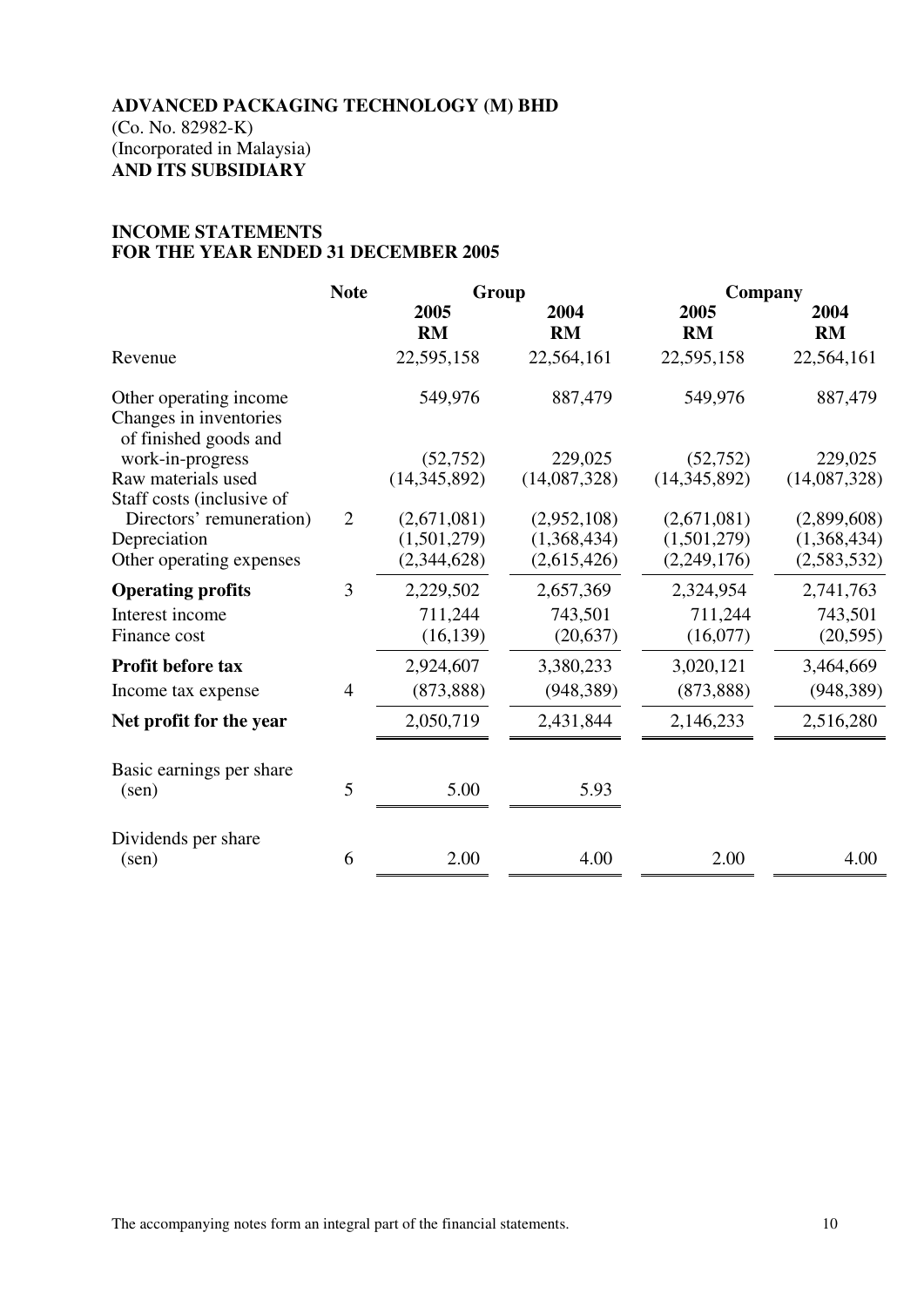#### **BALANCE SHEETS AS AT 31 DECEMBER 2005**

|                                                              | <b>Note</b> |                   | Group              |                    | Company             |
|--------------------------------------------------------------|-------------|-------------------|--------------------|--------------------|---------------------|
|                                                              |             | 2005              | 2004               | 2005               | 2004                |
| Long term assets                                             |             | <b>RM</b>         | <b>RM</b>          | <b>RM</b>          | <b>RM</b>           |
| Property, plant<br>and equipment<br>Investment in subsidiary | 7<br>8      | 9,920,235         | 10,129,935         | 9,920,235<br>4,921 | 10,129,935<br>4,921 |
| Investment in joint venture                                  | 9           | 10,944,192        | 10,810,566         |                    |                     |
| Amount due from a                                            | 10          |                   |                    |                    |                     |
| subsidiary                                                   |             |                   |                    | 11,243,346         | 11,147,887          |
|                                                              |             | 20,864,427        | 20,940,501         | 21,168,502         | 21,282,743          |
| <b>Current assets</b>                                        |             |                   |                    |                    |                     |
| Inventories                                                  | 11          | 4,521,146         | 6,261,945          | 4,521,146          | 6,261,945           |
| Trade receivables<br>Other receivables,                      | 12          | 5,136,905         | 5,194,975          | 5,136,905          | 5,194,975           |
| deposits and prepayments                                     |             | 624,452           | 776,109            | 624,452            | 776,109             |
| Cash and cash equivalents                                    | 13          | 22,741,431        | 19,801,963         | 22,741,431         | 19,801,963          |
|                                                              |             | 33,023,934        | 32,034,992         | 33,023,934         | 32,034,992          |
| <b>Current liabilities</b>                                   |             |                   |                    |                    |                     |
| Trade payables                                               | 14          | 1,165,158         | 1,530,101          | 1,165,158          | 1,530,101           |
| Amount due to Directors<br>Other payables and accruals       | 15          | 81,000<br>820,719 | 180,000<br>861,924 | 81,000<br>815,222  | 180,000<br>856,483  |
| Tax payable                                                  |             | 83,089            | 91,383             | 83,089             | 91,383              |
|                                                              |             | 2,149,966         | 2,663,408          | 2,144,469          | 2,657,967           |
| <b>Net current assets</b>                                    |             | 30,873,968        | 29,371,584         | 30,879,465         | 29,377,025          |
| Long term and deferred<br><b>liabilities</b>                 |             |                   |                    |                    |                     |
| Deferred taxation                                            | 16          | 1,238,312         | 1,230,906          | 1,238,312          | 1,230,906           |
| Provision for staff gratuity                                 | 17          | 521,296           | 466,566            | 521,296            | 466,566             |
|                                                              |             | (1,759,608)       | (1,697,472)        | (1,759,608)        | (1,697,472)         |
|                                                              |             | 49,978,787        | 48,614,613         | 50,288,359         | 48,962,296          |
| <b>Financed by:</b>                                          |             |                   |                    |                    |                     |
| Share capital                                                | 18          | 41,008,500        | 41,008,500         | 41,008,500         | 41,008,500          |
| Reserves                                                     | 19          | 8,970,287         | 7,606,113          | 9,279,859          | 7,953,796           |
| <b>Shareholders' funds</b>                                   |             | 49,978,787        | 48,614,613         | 50,288,359         | 48,962,296          |

The accompanying notes form an integral part of the financial statements. 11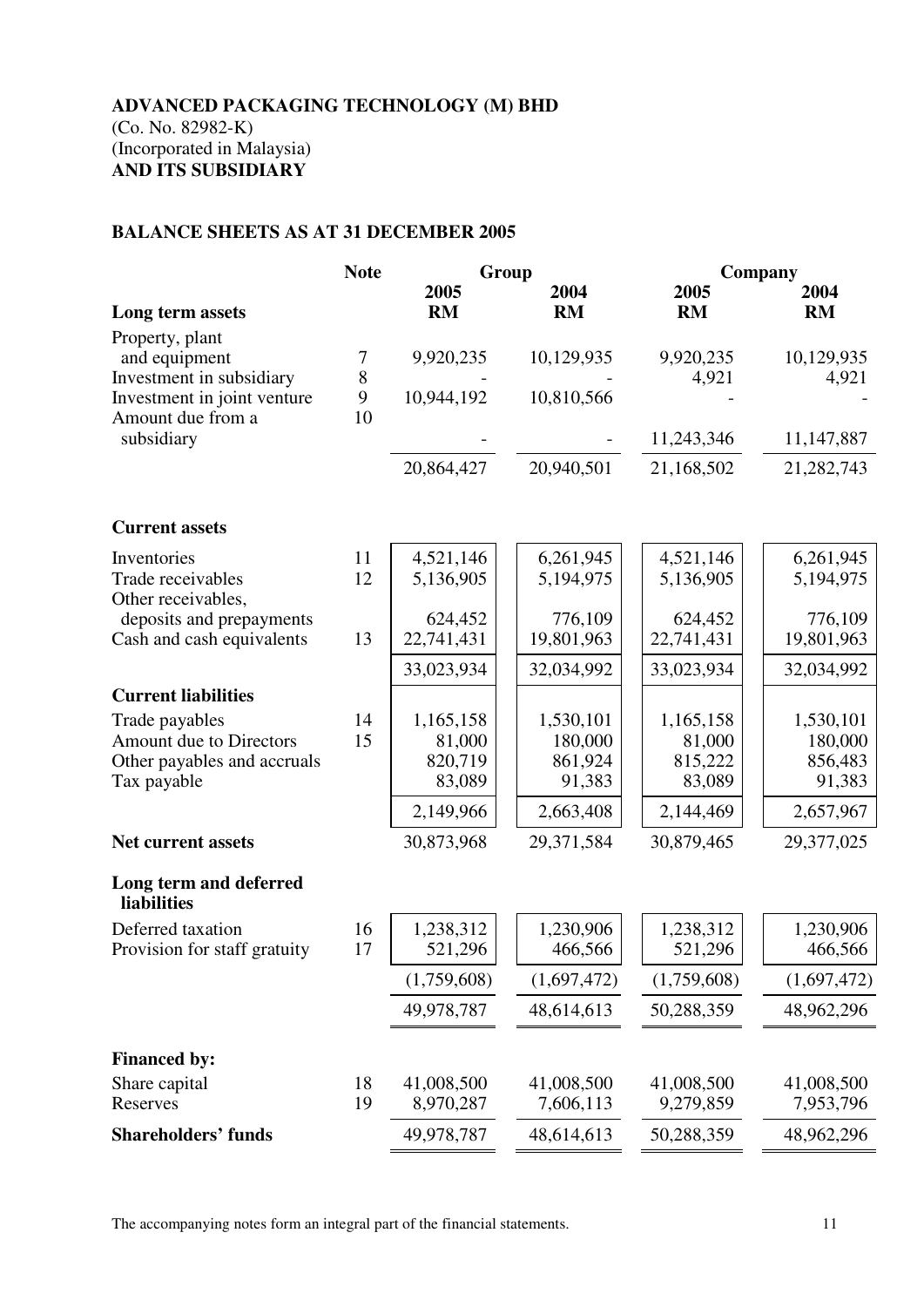#### **STATEMENTS OF CHANGES IN EQUITY FOR THE YEAR ENDED 31 DECEMBER 2005**

|                                  | <b>Note</b> | <b>Share</b><br>capital<br><b>RM</b> | Non-<br>distributable<br><b>Translation</b><br>reserve | <b>Distributable</b><br><b>Retained</b><br>profits<br><b>RM</b> | <b>Total</b><br><b>RM</b> |
|----------------------------------|-------------|--------------------------------------|--------------------------------------------------------|-----------------------------------------------------------------|---------------------------|
|                                  |             |                                      | RM                                                     |                                                                 |                           |
| Group                            |             |                                      |                                                        |                                                                 |                           |
| At 1 January 2004                |             | 41,008,500                           | 15,631                                                 | 6,816,502                                                       | 47,840,633                |
| Currency translation differences |             |                                      | (17,524)                                               |                                                                 | (17,524)                  |
| Net profit for the year          |             |                                      |                                                        | 2,431,844                                                       | 2,431,844                 |
| Dividends                        | 6           |                                      |                                                        | (1,640,340)                                                     | (1,640,340)               |
| At 31 December 2004              |             | 41,008,500                           | (1,893)                                                | 7,608,006                                                       | 48,614,613                |
| Currency translation differences |             |                                      | 133,625                                                |                                                                 | 133,625                   |
| Net profit for the year          |             |                                      |                                                        | 2,050,719                                                       | 2,050,719                 |
| Dividends                        | 6           |                                      |                                                        | (820, 170)                                                      | (820, 170)                |
| At 31 December 2005              |             | 41,008,500                           | 131,732                                                | 8,838,555                                                       | 49,978,787                |
| Company                          |             |                                      |                                                        |                                                                 |                           |
| At 1 January 2004                |             | 41,008,500                           |                                                        | 7,077,856                                                       | 48,086,356                |
| Net profit for the year          |             |                                      |                                                        | 2,516,280                                                       | 2,516,280                 |
| Dividends                        | 6           |                                      |                                                        | (1,640,340)                                                     | (1,640,340)               |
| At 31 December 2004              |             | 41,008,500                           |                                                        | 7,953,796                                                       | 48,962,296                |
| Net profit for the year          |             |                                      |                                                        | 2,146,233                                                       | 2,146,233                 |
| Dividends                        | 6           |                                      |                                                        | (820, 170)                                                      | (820, 170)                |
| At 31 December 2005              |             | 41,008,500                           |                                                        | 9,279,859                                                       | 50,288,359                |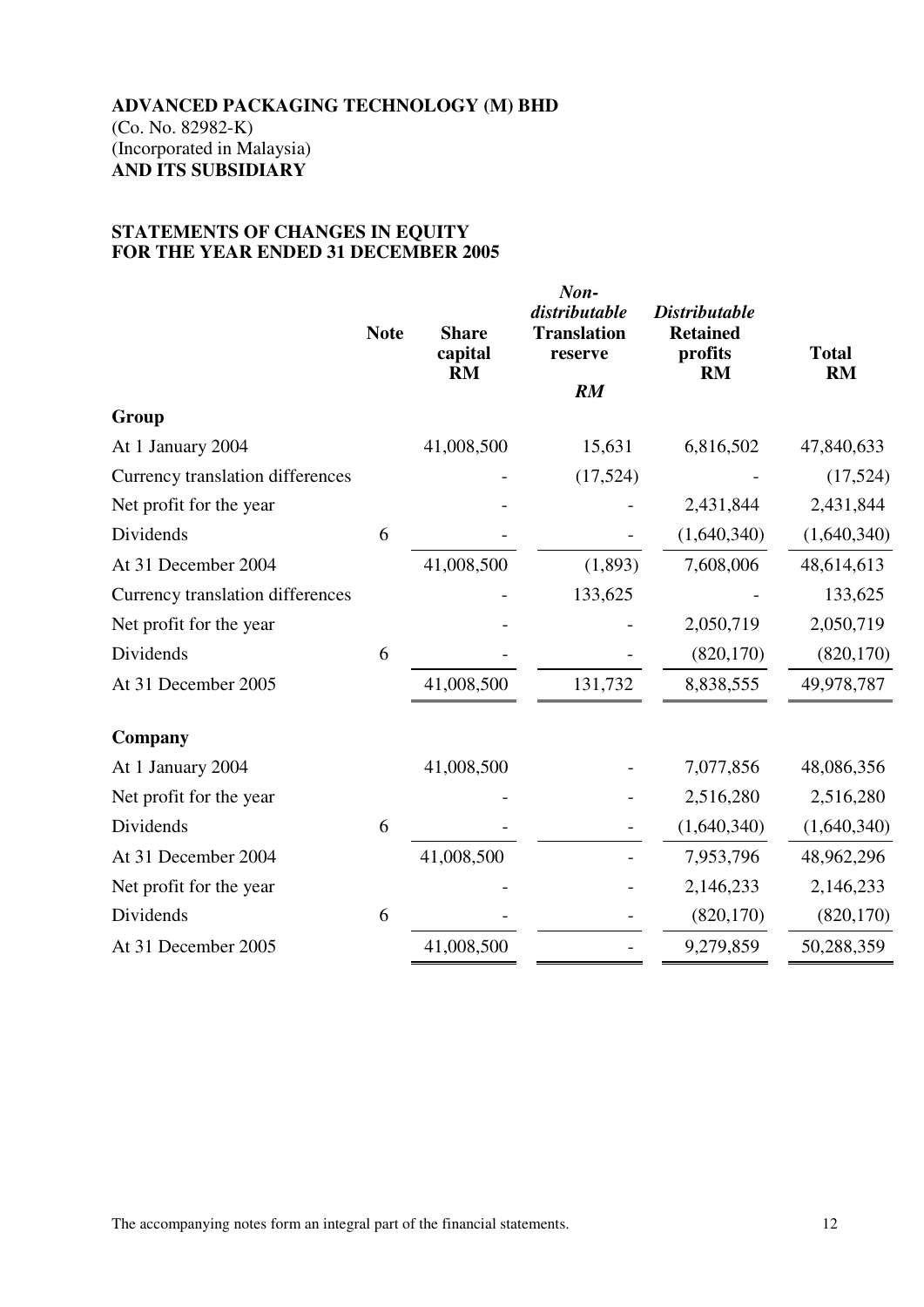#### **CASH FLOW STATEMENTS FOR THE YEAR ENDED 31 DECEMBER 2005**

|                                                                         | Group             |                      | Company           |                      |
|-------------------------------------------------------------------------|-------------------|----------------------|-------------------|----------------------|
|                                                                         | 2005<br><b>RM</b> | 2004<br><b>RM</b>    | 2005<br><b>RM</b> | 2004<br><b>RM</b>    |
| Cash flows generated from/<br>(used in) operating activities            |                   |                      |                   |                      |
| Profit before tax                                                       | 2,924,607         | 3,380,233            | 3,020,121         | 3,464,669            |
| Adjustments for:                                                        |                   |                      |                   |                      |
| Depreciation                                                            | 1,501,279         | 1,368,434            | 1,501,279         | 1,368,434            |
| Gain on disposal of property, plant<br>and equipment<br>Interest income | (115, 877)        | (82,965)             | (115, 877)        | (82,965)             |
| Property, plant and equipment                                           | (711, 244)        | (743, 501)           | (711, 244)        | (743, 501)           |
| written off<br>Provision for staff gratuity                             | 2,012<br>54,730   | 827<br>49,274        | 2,012<br>54,730   | 827<br>49,274        |
| <b>Operating profit before</b>                                          |                   |                      |                   |                      |
| working capital changes                                                 | 3,655,507         | 3,972,302            | 3,751,021         | 4,056,738            |
| Decrease/(Increase) in inventories<br>Decrease/(Increase) in trade and  | 1,740,799         | (2,495,309)          | 1,740,799         | (2,495,309)          |
| other receivables<br>Decrease in trade and                              | 209,727           | (535, 238)           | 209,727           | (535, 238)           |
| other payables                                                          | (505, 149)        | (129, 529)           | (505, 204)        | (129, 522)           |
| <b>Cash generated from operations</b>                                   | 5,100,884         | 812,226              | 5,196,343         | 896,669              |
| Tax refund                                                              |                   | 65,121               |                   | 65,121               |
| Income tax paid<br>Staff gratuity paid                                  | (874, 776)        | (678,040)<br>(5,751) | (874, 776)        | (678,040)<br>(5,751) |
| Net cash from operating activities                                      | 4,226,108         | 193,556              | 4,321,567         | 277,999              |
| Cash flows generated from/<br>(used in) investing activities            |                   |                      |                   |                      |
| Advances to subsidiary                                                  |                   |                      | (95, 459)         | (84, 443)            |
| Interest received<br>Proceeds from disposal of                          | 711,244           | 743,501              | 711,244           | 743,501              |
| property, plant and equipment<br>Purchase of property, plant            | 115,880           | 87,000               | 115,880           | 87,000               |
| and equipment                                                           | (1,293,594)       | (912, 797)           | (1,293,594)       | (912, 797)           |
| Net cash used in investing activities                                   | (466, 470)        | (82, 296)            | (561, 929)        | (166, 739)           |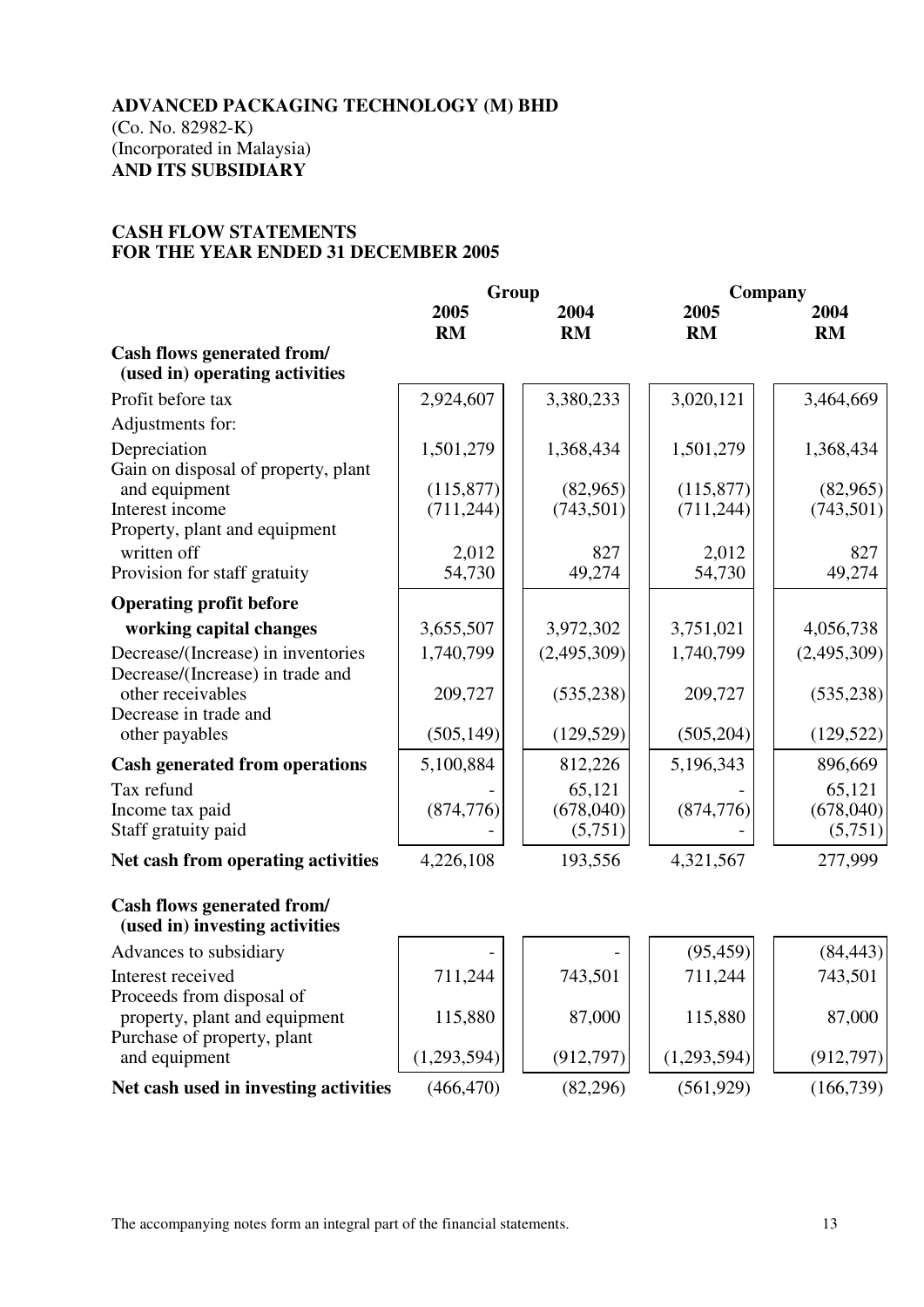#### **CASH FLOW STATEMENTS** (continued) **FOR THE YEAR ENDED 31 DECEMBER 2005**

|                                                         | Group                   |                       | Company                 |                       |
|---------------------------------------------------------|-------------------------|-----------------------|-------------------------|-----------------------|
|                                                         | 2005<br><b>RM</b>       | 2004<br><b>RM</b>     | 2005<br><b>RM</b>       | 2004<br><b>RM</b>     |
| <b>Cash flows used in</b><br>financing activity         |                         |                       |                         |                       |
| Dividend paid                                           | (820, 170)              | (1,640,340)           | (820, 170)              | (1,640,340)           |
| Net cash used in financing<br>activity                  | (820, 170)              | (1,640,340)           | (820, 170)              | (1,640,340)           |
| Net increase/(decrease) in cash and<br>cash equivalents | 2,939,468               | (1,529,080)           | 2,939,468               | (1,529,080)           |
| Cash and cash equivalents at<br>beginning of year       | 19,801,963              | 21,331,043            | 19,801,963              | 21,331,043            |
| Foreign exchange differences on<br>opening balances     |                         |                       |                         |                       |
| Cash and cash equivalents at<br>end of year             | 22,741,431              | 19,801,963            | 22,741,431              | 19,801,963            |
| <b>Cash and cash equivalents</b><br>comprise:           |                         |                       |                         |                       |
| Cash and bank balances<br>Deposits with licensed banks  | 1,204,330<br>21,537,101 | 801,963<br>19,000,000 | 1,204,330<br>21,537,101 | 801,963<br>19,000,000 |
|                                                         | 22,741,431              | 19,801,963            | 22,741,431              | 19,801,963            |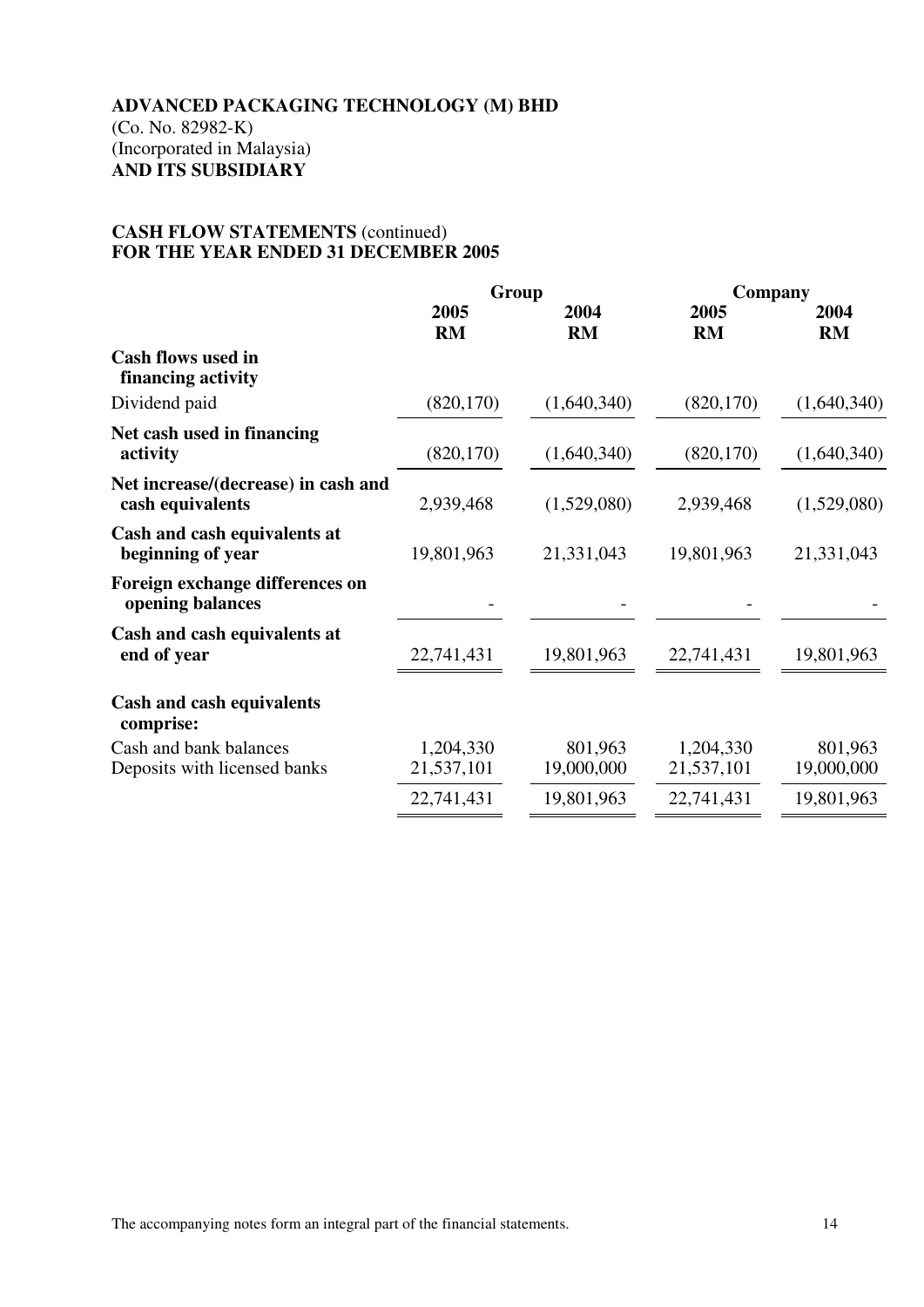# **Notes to the financial statements at 31 December 2005**

## 1. **Summary of significant accounting policies**

The following accounting policies are adopted by the Group and the Company and are consistent with those adopted in previous year.

## (a) **Basis of accounting**

 The financial statements of the Group and of the Company are prepared on the historical cost basis and in compliance with the provisions of the Companies Act, 1965 and applicable approved accounting standards in Malaysia.

# (b) **Revenue and income recognition**

#### *i) Sales of goods*

Revenue represents invoiced value of goods supplied less returns and discounts and is recognised in the income statement upon delivery of goods and customer's acceptance.

#### *ii) Interest income*

 Interest income is recognised in the income statement as it accrues, taking into account the effective yield on the assets.

# (c) **Basis of consolidation**

 A subsidiary is an enterprise controlled by the Company. Control exists when the Company has the power, directly or indirectly, to govern the financial and operating policies of an enterprise so as to obtain benefits from its activities. The financial statements of the subsidiary are included in the consolidated financial statements from the date that control effectively commences until the date that control effectively ceases. The subsidiary is consolidated using the acquisition method of accounting.

 A subsidiary is excluded from consolidation when either control is intended to be temporary if the subsidiary is acquired and held exclusively with a view of its subsequent disposal in the near future and it has not previously been consolidated or it operates under severe long term restrictions which significantly impair its ability to transfer funds to the Company. The subsidiary excluded on these grounds is accounted for as investment.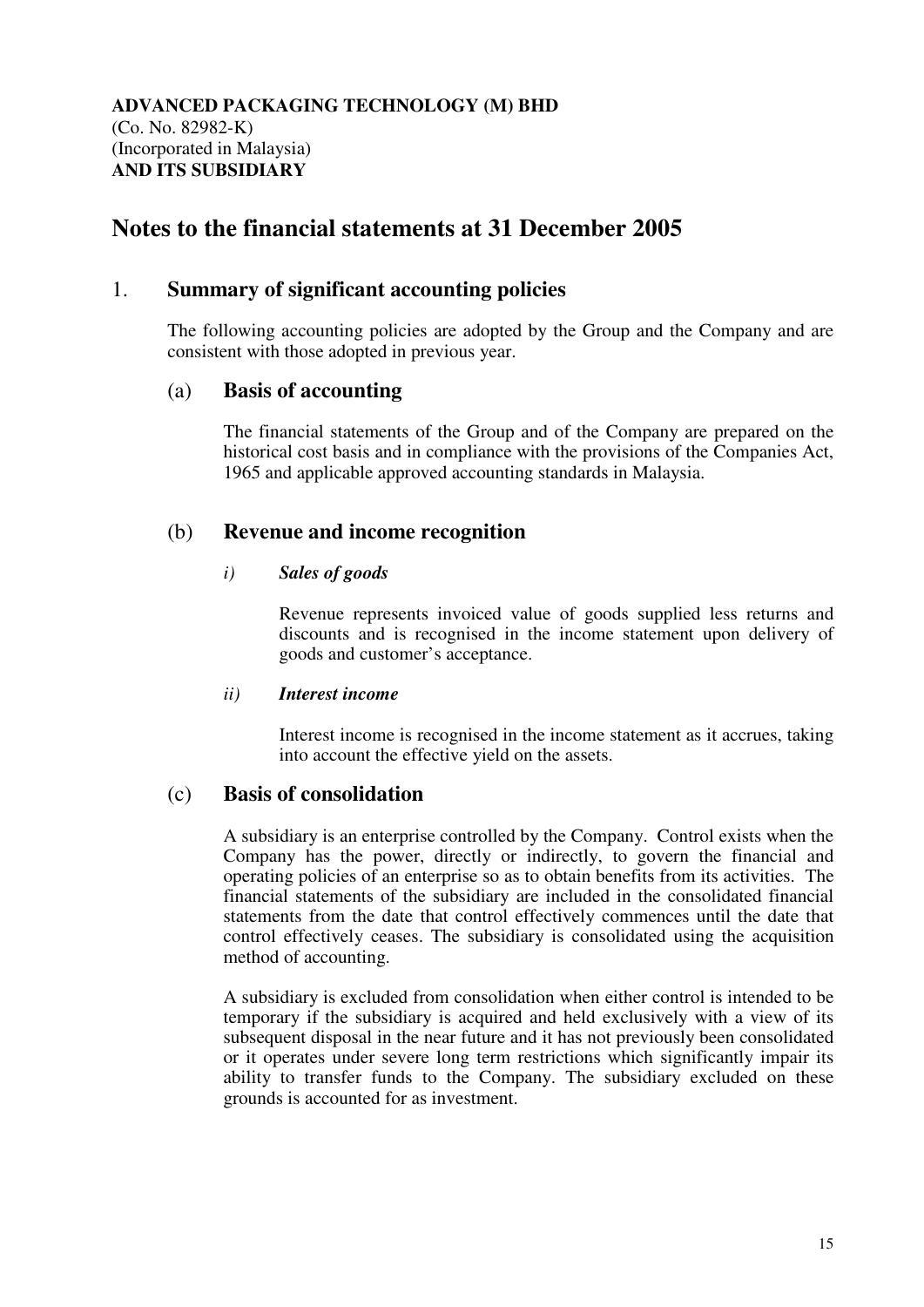### (c) **Basis of consolidation** (continued)

Under the acquisition method of accounting, the results of subsidiary acquired or disposed of during the year are included from the date of acquisition or up to the date of disposal. At the date of acquisition, the fair values of the subsidiary's net assets are determined and these values are reflected in the Group financial statements. The difference between the acquisition cost and the fair values of the subsidiary's net assets is reflected as goodwill or negative goodwill as appropriate.

## (d) **Property, plant and equipment**

Property, plant and equipment are stated at cost less accumulated depreciation and less impairment losses, if any.

 Property, plant and equipment retired from active use and held for disposal are stated at the carrying amount at the date when the asset is retired from active use, less impairment losses, if any.

#### *Depreciation*

Leasehold land is amortised over the initial lease period of ninety nine (99) years expiring in 2086.

 Other property, plant and equipment are depreciated on a straight-line basis to write off the cost of the assets over the term of their estimated useful lives at the following principal annual rates:

| <b>Building</b>                   | $2\% - 10\%$              |
|-----------------------------------|---------------------------|
| Plant, machinery and tools        | $7\frac{1}{2}\%$ - $10\%$ |
| Furniture, fittings and equipment | $10\% - 20\%$             |
| Motor vehicles                    | 20%                       |

## (e) **Investment in subsidiary**

 Investment in subsidiary is stated at cost in the Company, less impairment loss where applicable.

#### (f) **Joint venture**

A joint venture is a contractual agreement whereby the Group and other parties have joint control over an economic activity.

## (g) **Receivables**

Trade and other receivables are stated at cost less allowance for doubtful debts. Amount due from subsidiary is stated at cost.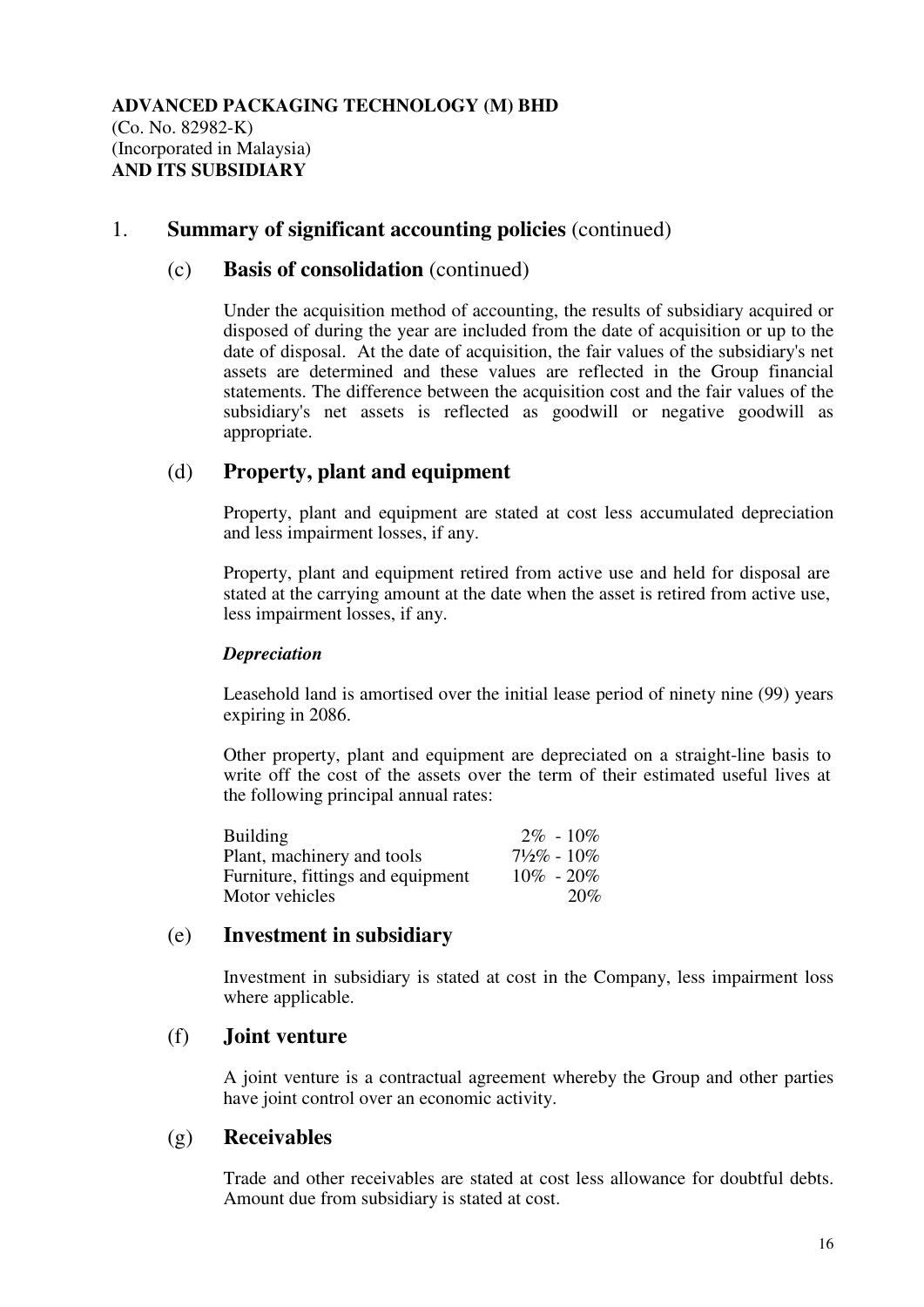## (h) **Inventories**

 Raw materials, work in progress, finished goods and consumables are stated at the lower of cost and net realisable value. In arriving at net realisable value, allowance is made for all obsolete inventories.

 Cost of raw materials and consumables, which is determined on first in first out basis, includes all cost incurred in bringing them to their present location and condition.

Cost of work in progress and finished goods includes the cost of raw materials, direct labour and an appropriate proportion of the fixed and variable production overheads.

# (i) **Cash and cash equivalents**

 Cash and cash equivalents consist of balances and deposits with banks and highly liquid investments that are readily convertible to known amounts of cash and which are subject to an insignificant risk of changes in value.

# (j) **Liabilities**

Trade and other payables are stated at cost.

## (k) **Income tax**

Tax on the profit or loss for the year comprises current and deferred tax. Income tax is recognised in the income statement except to the extent that it relates to items recognised directly to equity, in which case it is recognised in equity.

Current tax expense is the expected tax payable on the taxable income for the year, using tax rates enacted or substantially enacted at the balance sheet date, and any adjustment to tax payable in respect of the previous years.

 Deferred tax is provided in full, using the liability method, on temporary differences arising between the tax bases of assets and liabilities and their carrying amount in the financial statements. Deferred tax asset and liabilities are not recognised for temporary differences arising from goodwill or negative goodwill or from the initial recognition of assets or liabilities that is not a business combination and that at the time of the transaction affects neither accounting nor taxable profit. The amount of deferred tax provided is based on the expected manner of realisation or settlement of the carrying amount of assets and liabilities, using tax rates enacted or substantially enacted at the balance sheet date.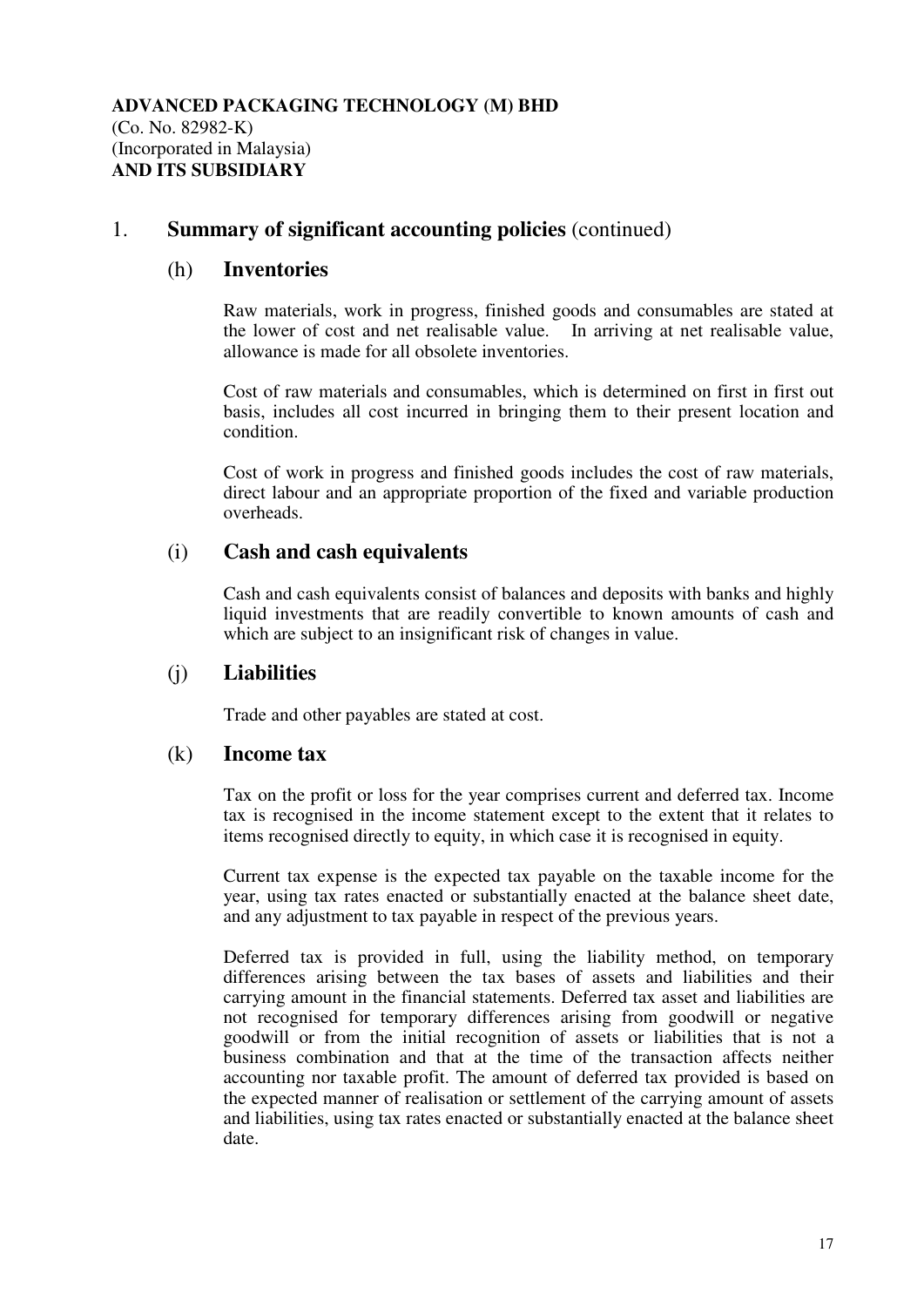### (k) **Income tax** (continued)

A deferred tax asset is recognised to the extent that it is probable that future taxable profit will be available against which the temporary differences can be utilised.

## (l) **Employee benefits**

 The Company has a staff gratuity scheme for employees who are eligible under their employment contracts. Gratuity for employees is provided for in the financial statements taking into consideration the length of service and basic salary earnings of eligible employees.

## (m) **Impairment**

 The carrying amounts of the Group's asset are reviewed at each balance sheet date to determine whether there is any indication of impairment. If any such indication exists, the asset's recoverable amount is estimated. An impairment loss is recognised whenever the carrying amount of an asset or the cash generating unit to which it belongs exceeds its recoverable amount. Impairment losses are recognised in the income statement. Any subsequent increase in recoverable amount is recognised in the income statement.

 The recoverable amount is the greater of the asset's net selling price and its value in use. In assessing value in use, estimated future cash flows are discounted to their present value using a pre-tax discount rate that reflects current market assessments of the time value of money and the risks specific to the asset. For an asset that does not generate largely independent cash inflows, the recoverable amount is determined for the cash-generating unit to which the asset belongs.

 An impairment loss is reversed if there has been a change in the estimates used to determine the recoverable amount and it is reversed only to the extent that the asset's carrying amount does not exceed the carrying amount that would have determined, net of depreciation or amortisation, if no impairment loss has been recognised.

## (n) **Foreign currency transactions**

Transactions in foreign currencies are translated to Ringgit Malaysia at rates of exchange ruling at the date of the transactions. Monetary assets and liabilities denominated in foreign currencies at the balance sheet date are translated to Ringgit Malaysia at the foreign exchange rates ruling at that date or forward rates, where applicable. Foreign exchange differences arising on translation are recognised in the income statement.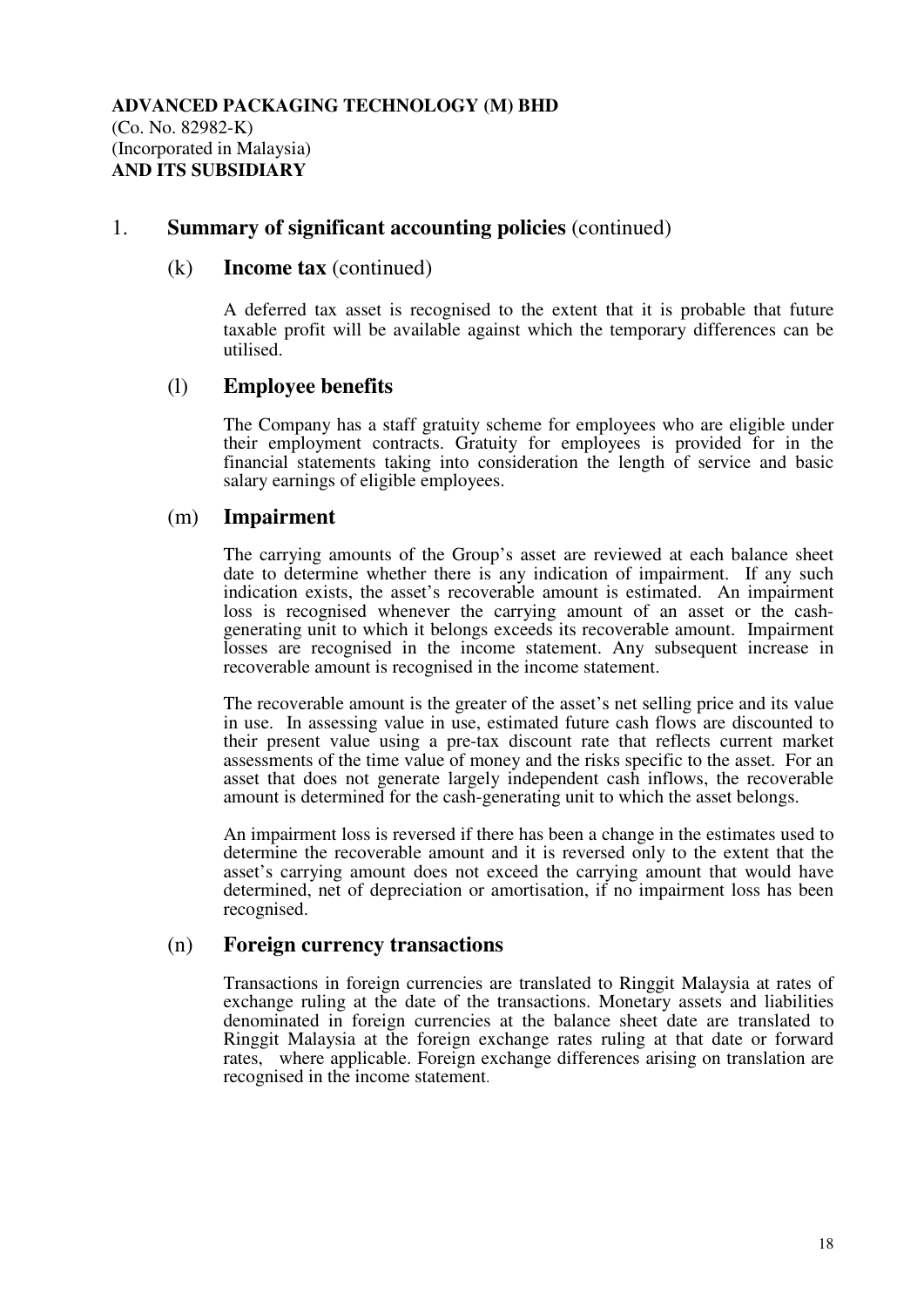## (n) **Foreign currency transactions**

The closing rates used in the translation for foreign currency monetary assets and liabilities are as follows:

|                      | 2005      | 2004      |
|----------------------|-----------|-----------|
|                      | <b>RM</b> | <b>RM</b> |
| 1 US Dollar          | 3.75      | 3.80      |
| 1 Brunei Dollar      | 2.25      | 2.35      |
| 1 Singapore Dollar   | 2.25      | 2.35      |
| 100 Thai Baht        | 8.66      | 9.93      |
| 100 Hong Kong Dollar | 49.96     | 49.35     |

# 2. **Staff costs**

Staff costs include Directors' remunerations, salaries, wages, bonus and allowances, statutory contributions for employees and other employee related expenses. The total number of employees, inclusive of executive Directors, of the Group and the Company as at the end of the financial year are 99 and 98 (2004: 97 and 96) respectively.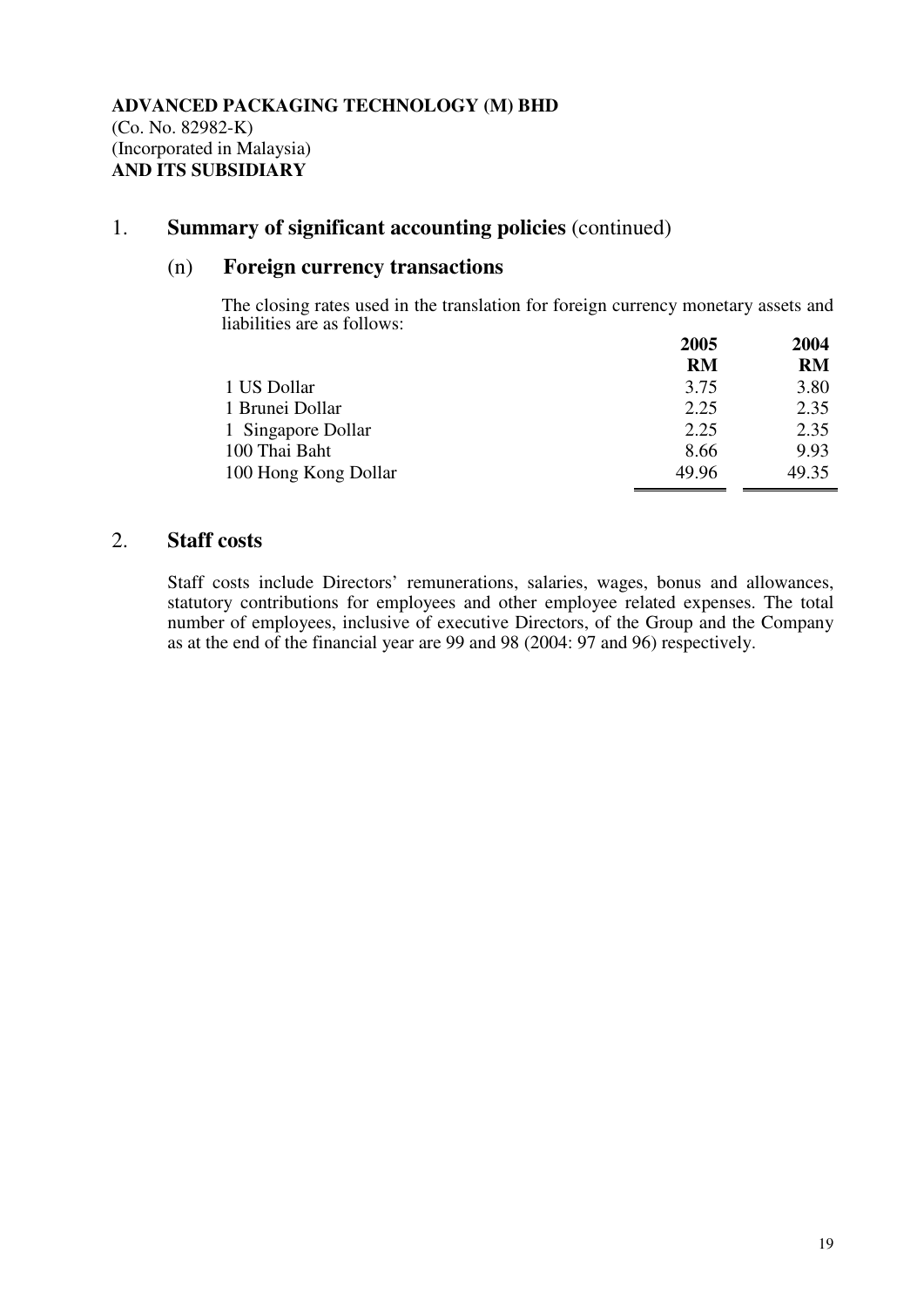# 3. **Operating profits**

|                                                   | Group      |            | Company    |            |
|---------------------------------------------------|------------|------------|------------|------------|
|                                                   | 2005       | 2004       | 2005       | 2004       |
|                                                   | RM         | RM         | RM         | <b>RM</b>  |
| Operating profit is arrived at<br>after charging: |            |            |            |            |
| Auditors' remuneration                            | 30,546     | 30,739     | 25,000     | 25,000     |
| Allowance for doubtful debts                      | 64,368     | 97,513     | 64,368     | 97,513     |
| Depreciation                                      | 1,501,279  | 1,368,434  | 1,501,279  | 1,368,434  |
| Directors' emoluments                             |            |            |            |            |
| - fees                                            |            |            |            |            |
| - executive                                       | 18,000     | 36,000     | 18,000     | 36,000     |
| - non-executive                                   | 63,000     | 144,000    | 63,000     | 144,000    |
| - remunerations                                   |            |            |            |            |
| - Directors of the Company                        | 462,350    | 557,578    | 462,350    | 557,578    |
| - Director of a subsidiary                        |            | 52,500     |            |            |
| Inventories written off                           | 60,115     | 32,273     | 60,115     | 32,273     |
| Loss on foreign exchange                          |            |            |            |            |
| - realised                                        | 7,081      |            | 7,081      |            |
| - unrealised                                      | 4,105      |            | 4,105      |            |
| Property, plant and equipment                     |            |            |            |            |
| written off                                       | 2,012      | 827        | 2,012      | 827        |
| Provision for staff gratuity                      | 54,730     | 49,274     | 54,730     | 49,274     |
| and crediting:                                    |            |            |            |            |
| Gain on disposal of property,                     |            |            |            |            |
| plant and equipment                               | (115, 877) | (82,965)   | (115, 877) | (82,965)   |
| Gain on foreign exchange                          |            |            |            |            |
| - realised                                        |            | (1,709)    |            | (1,709)    |
| - unrealised                                      |            | (605)      |            | (605)      |
| Reversal of allowance for                         |            |            |            |            |
| doubtful debts                                    | (83, 783)  | (500, 735) | (83, 783)  | (500, 735) |
|                                                   |            |            |            |            |

Estimated cash value of benefits-in-kind for the executive Directors are RM32,750 and RM32,750 (2004: RM22,925 and RM22,925) for the Group and the Company respectively.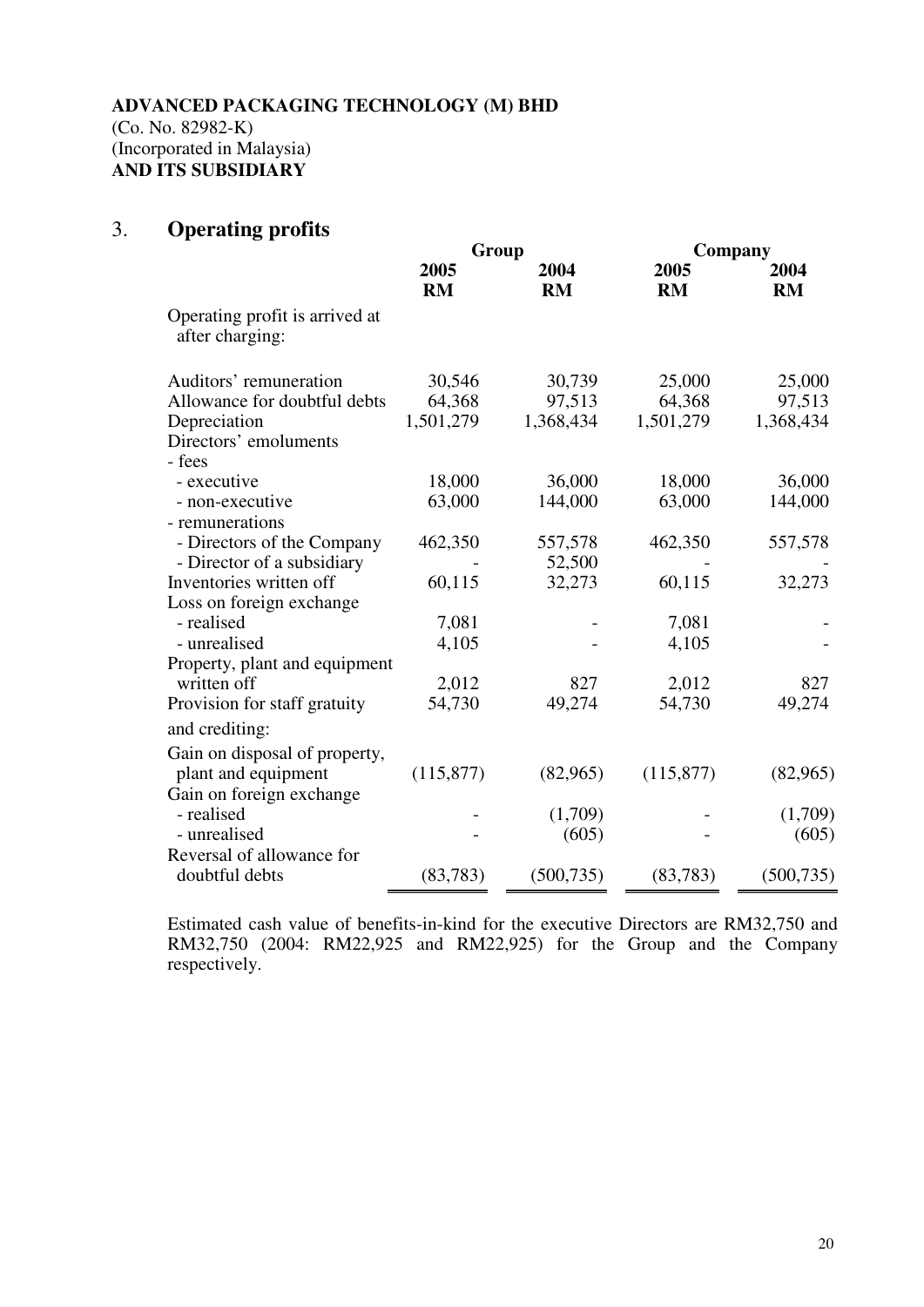## 4. **Income tax expense**

|                                                                   | Group             |                   | Company           |                   |
|-------------------------------------------------------------------|-------------------|-------------------|-------------------|-------------------|
|                                                                   | 2005<br><b>RM</b> | 2004<br><b>RM</b> | 2005<br><b>RM</b> | 2004<br><b>RM</b> |
| Current tax expense<br>Under/(Over) provision in                  | 862,252           | 912,215           | 862,252           | 912,215           |
| prior years<br>Deferred tax expense<br>- origination of temporary | 4,230             | (44, 732)         | 4,230             | (44, 732)         |
| differences (Note 16)                                             | 7,406             | 80,906            | 7,406             | 80,906            |
|                                                                   | 873,888           | 948,389           | 873,888           | 948,389           |

#### *Reconciliation of effective tax rate*

|                           | Group             |                   | Company           |                   |  |
|---------------------------|-------------------|-------------------|-------------------|-------------------|--|
|                           | 2005<br><b>RM</b> | 2004<br><b>RM</b> | 2005<br><b>RM</b> | 2004<br><b>RM</b> |  |
| Profit before tax         | 2,924,607         | 3,380,233         | 3,020,121         | 3,464,669         |  |
| Income tax using          |                   |                   |                   |                   |  |
| Malaysian tax rate        | 818,890           | 946,465           | 845,634           | 970,107           |  |
| Non deductible expenses   | 39,060            | 7,667             | 39,060            | 7,667             |  |
| Tax losses not recognised | 26,744            | 23,642            |                   |                   |  |
| Deferred tax previously   |                   |                   |                   |                   |  |
| (over)/under recognised   | (4,302)           | 25,069            | (4,302)           | 25,069            |  |
| Double deduction          | (10, 734)         | (9,722)           | (10, 734)         | (9, 722)          |  |
|                           | 869,658           | 993,121           | 869,658           | 993,121           |  |
| Under provision in prior  |                   |                   |                   |                   |  |
| years                     | 4,230             | (44, 732)         | 4,230             | (44, 732)         |  |
|                           | 873,888           | 948,389           | 873,888           | 948,389           |  |

Tax losses not recognised relates to the losses before tax of the subsidiary, which is incorporated in Hong Kong for the year amounting to approximately RM95,514 (2004: RM84,436).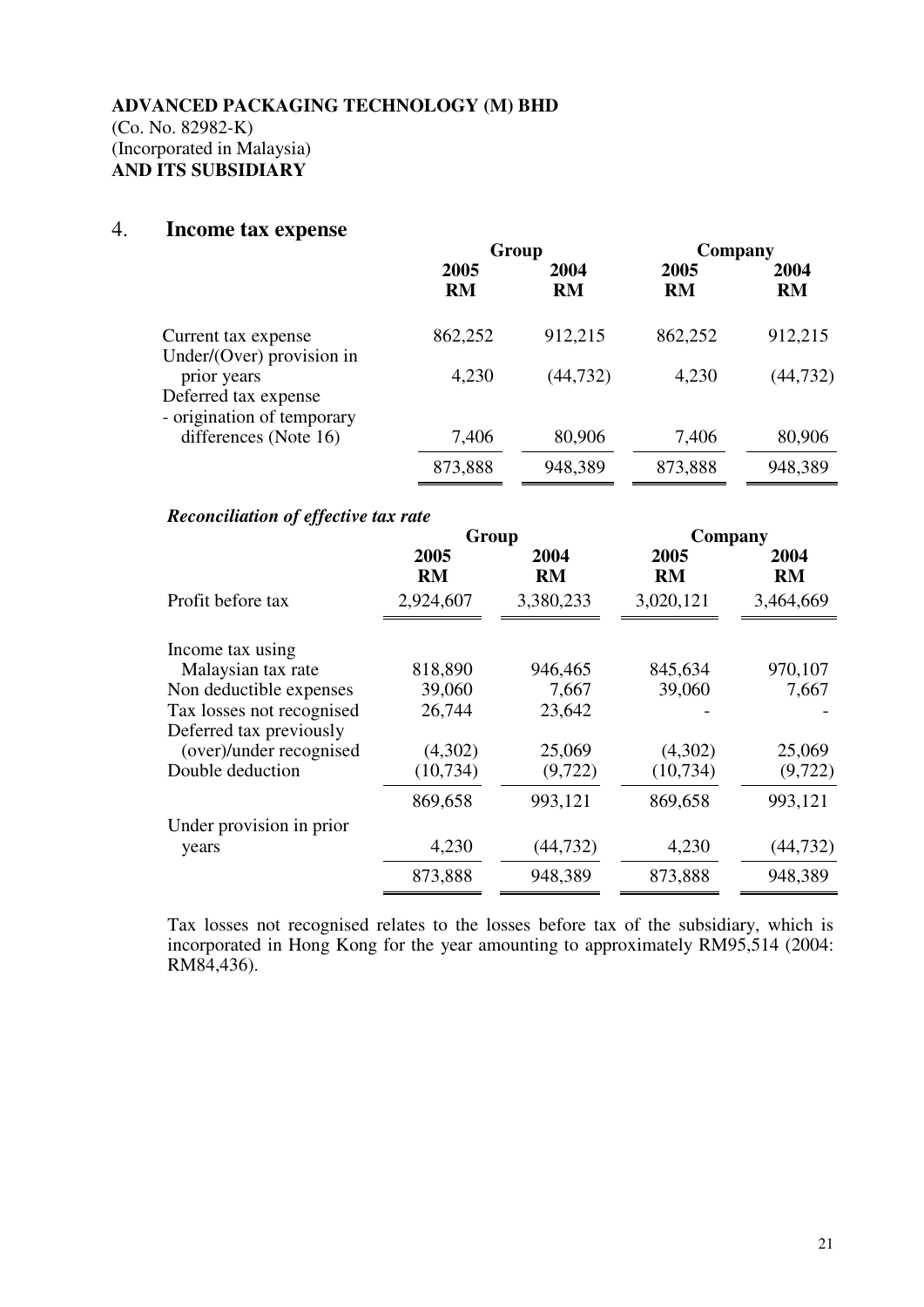# 5. **Earnings per ordinary share**

Basic earnings per share of the Group is based on the net profit attributable to ordinary shareholders of RM2,050,719 (2004: RM2,431,844) respectively and the issued share capital of 41,008,500 (2004: 41,008,500) ordinary shares.

# 6. **Dividends**

|                                                                   | 2005<br>RM | 2004<br>RM |
|-------------------------------------------------------------------|------------|------------|
| Final paid:<br>2% per share tax exempt $(2003 - 4.00\%$ per share |            |            |
| tax exempt)                                                       | 820,170    | 1,640,340  |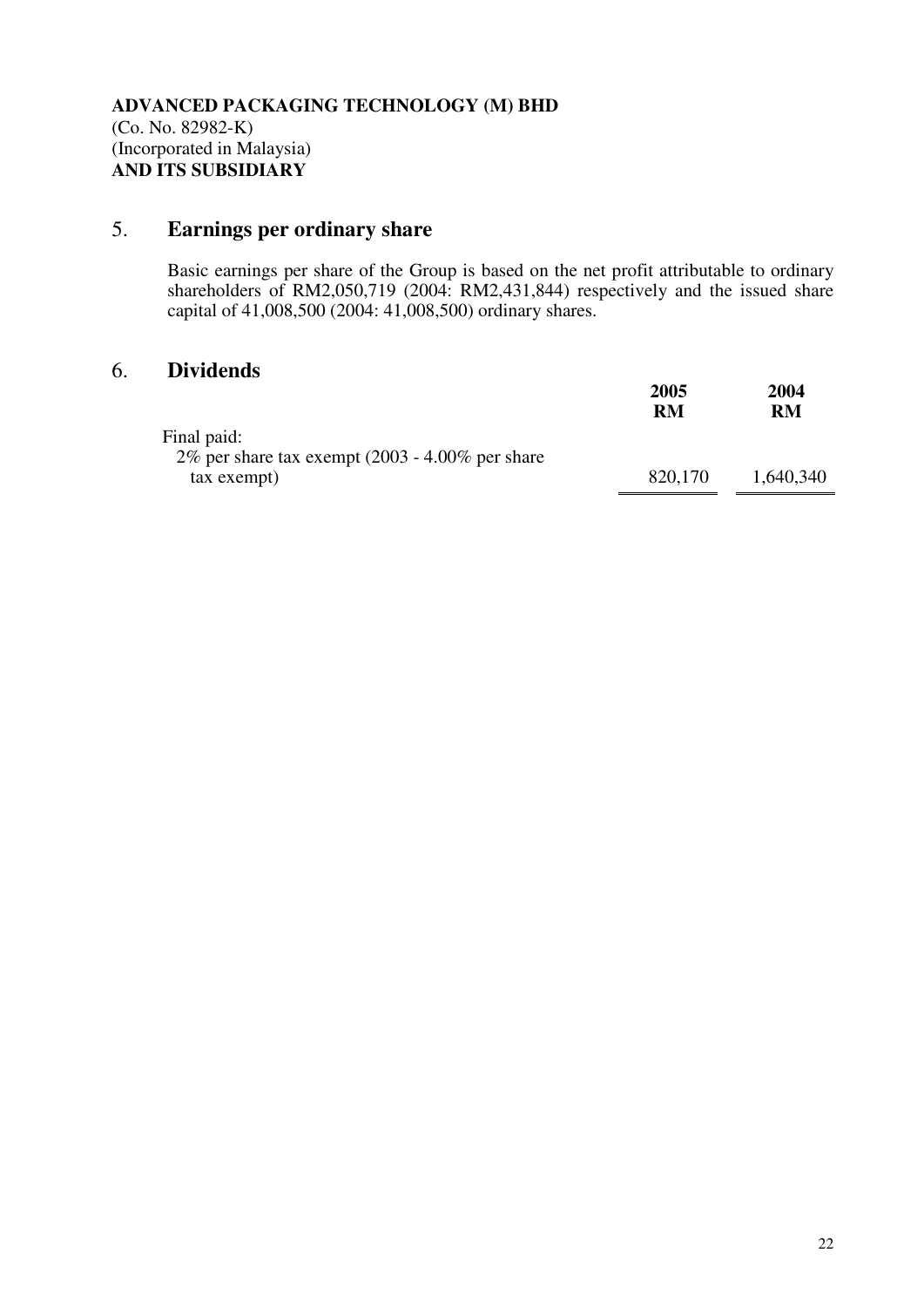# 7. **Property, plant and equipment**

| <b>Group and Company</b>                 | Long term<br>leasehold<br>land<br>RM | <b>Building</b><br><b>RM</b> | Plant,<br>machinery<br>and tools<br>RM | Furniture,<br>fittings and<br>equipment<br>RM | <b>Motor</b><br>vehicles<br><b>RM</b> | <b>Total</b><br>RM      |
|------------------------------------------|--------------------------------------|------------------------------|----------------------------------------|-----------------------------------------------|---------------------------------------|-------------------------|
| Cost                                     |                                      |                              |                                        |                                               |                                       |                         |
| At beginning of year<br><b>Additions</b> | 739,000                              | 4,266,579                    | 18,205,876<br>1,057,616                | 520,195<br>29,740                             | 1,191,787<br>206,238                  | 24,923,437<br>1,293,594 |
| Disposals                                |                                      |                              | (1,692)                                |                                               | (264, 809)                            | (266, 501)              |
| Write offs                               |                                      |                              | (652)                                  | (36,299)                                      |                                       | (36,951)                |
| Reclassification                         |                                      | 4,550                        | (4,550)                                |                                               |                                       |                         |
| At end of year                           | 739,000                              | 4,271,129                    | 19,256,598                             | 513,636                                       | 1,133,216                             | 25,913,579              |
| <b>Accumulated depreciation</b>          |                                      |                              |                                        |                                               |                                       |                         |
| At beginning of year                     | 146,015                              | 1,410,936                    | 12,265,964                             | 357,687                                       | 612,900                               | 14,793,502              |
| Charge for the year                      | 7,390                                | 94,568                       | 1,180,993                              | 48,642                                        | 169,686                               | 1,501,279               |
| Disposals                                |                                      |                              | (1,692)                                |                                               | (264, 806)                            | (266, 498)              |
| Write offs                               |                                      |                              | (318)                                  | (34,621)                                      |                                       | (34,939)                |
| At end of year                           | 153,405                              | 1,505,504                    | 13,444,947                             | 371,708                                       | 517,780                               | 15,993,344              |
| Net book value                           |                                      |                              |                                        |                                               |                                       |                         |
| At 31 December 2005                      | 585,595                              | 2,765,625                    | 5,811,651                              | 141,928                                       | 615,436                               | 9,920,235               |
| At 31 December 2004                      | 592,985                              | 2,855,643                    | 5,939,912                              | 162,508                                       | 578,887                               | 10,129,935              |
| Depreciation charge for the year ended   |                                      |                              |                                        |                                               |                                       |                         |
| 31 December 2004                         | 7,390                                | 94,126                       | 1,131,418                              | 47,885                                        | 87,615                                | 1,368,434               |
|                                          |                                      |                              |                                        |                                               |                                       |                         |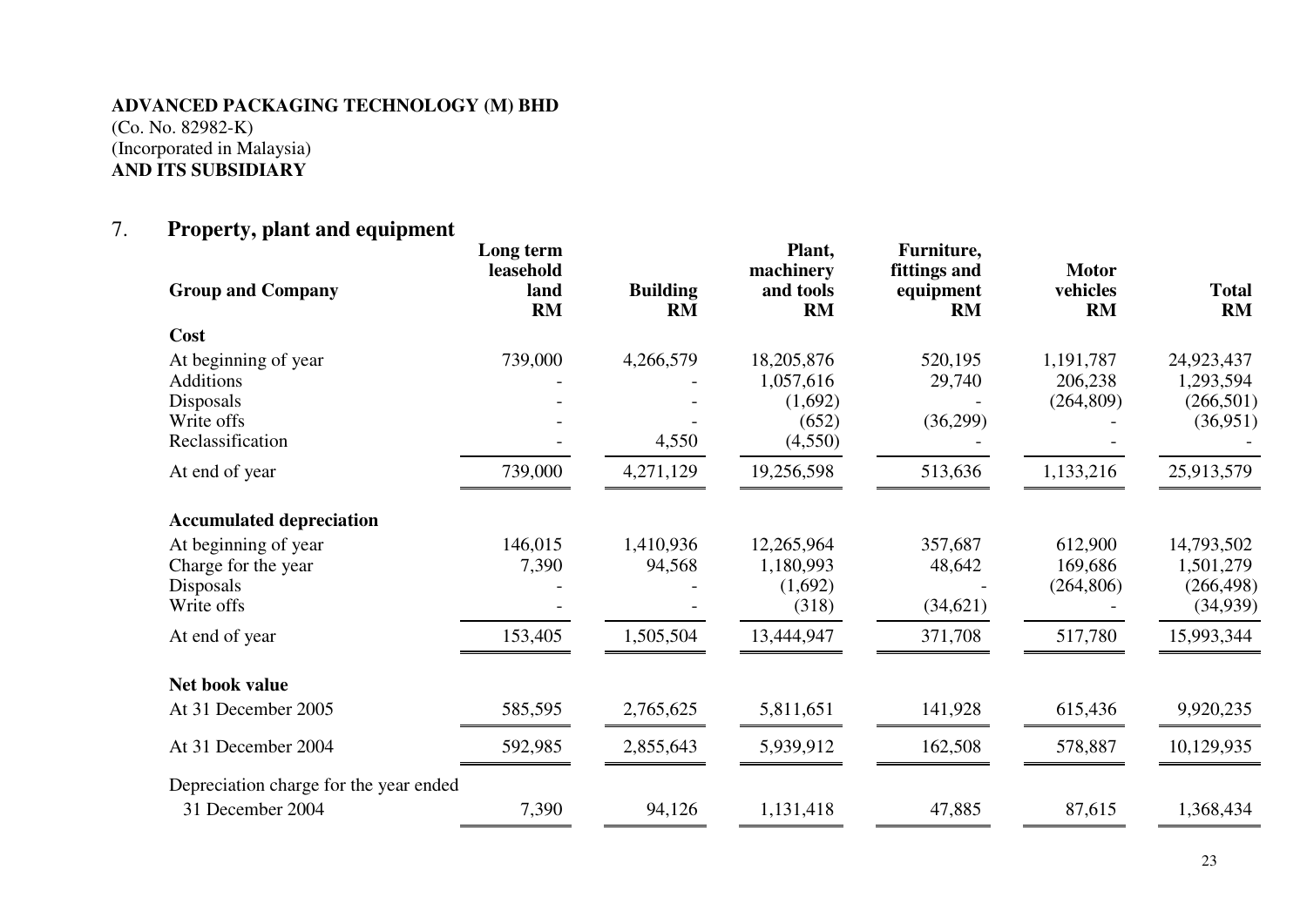# 8. **Investment in subsidiary**

|                         | Company           |            |  |
|-------------------------|-------------------|------------|--|
|                         | 2005<br><b>RM</b> | 2004<br>RM |  |
| Unquoted shares at cost | 4.921             | 4,921      |  |

The details of the subsidiary are as follows:

|                                                   | <b>Place of</b>                      | Percentage of |         | Principal                     |  |
|---------------------------------------------------|--------------------------------------|---------------|---------|-------------------------------|--|
| Name of company                                   | equity held<br>incorporation<br>2005 |               | 2004    | <b>Activity</b>               |  |
| <b>Advanced Packaging</b><br>Investments (HK) Ltd | Hong Kong                            | $100\%$       | $100\%$ | Investment<br>holding company |  |

The subsidiary is not audited by PKF Malaysia.

# 9. **Investment in joint venture**

|                                                                                     | Group             |                   |  |
|-------------------------------------------------------------------------------------|-------------------|-------------------|--|
|                                                                                     | 2005<br><b>RM</b> | 2004<br><b>RM</b> |  |
| At cost                                                                             | 10,944,192        | 10,810,566        |  |
| Cost of investment in joint venture includes the following:<br>Capital contribution | 10,336,549        | 10,336,549        |  |
| Professional fees                                                                   | 475,911           | 475,911           |  |
| Others                                                                              | 131,732           | (1,894)           |  |
|                                                                                     | 10,944,192        | 10,810,566        |  |
| The Group's interest in the assets of the joint venture is as follows:-             |                   |                   |  |
| Long term assets                                                                    | 8,527,248         | 4,286,089         |  |
| Net current assets                                                                  | 1,553,731         | 6,019,034         |  |
|                                                                                     | 10,080,979        | 10,305,123        |  |

There is no Group's interest in revenue and expenses as the joint venture company has not commenced operations.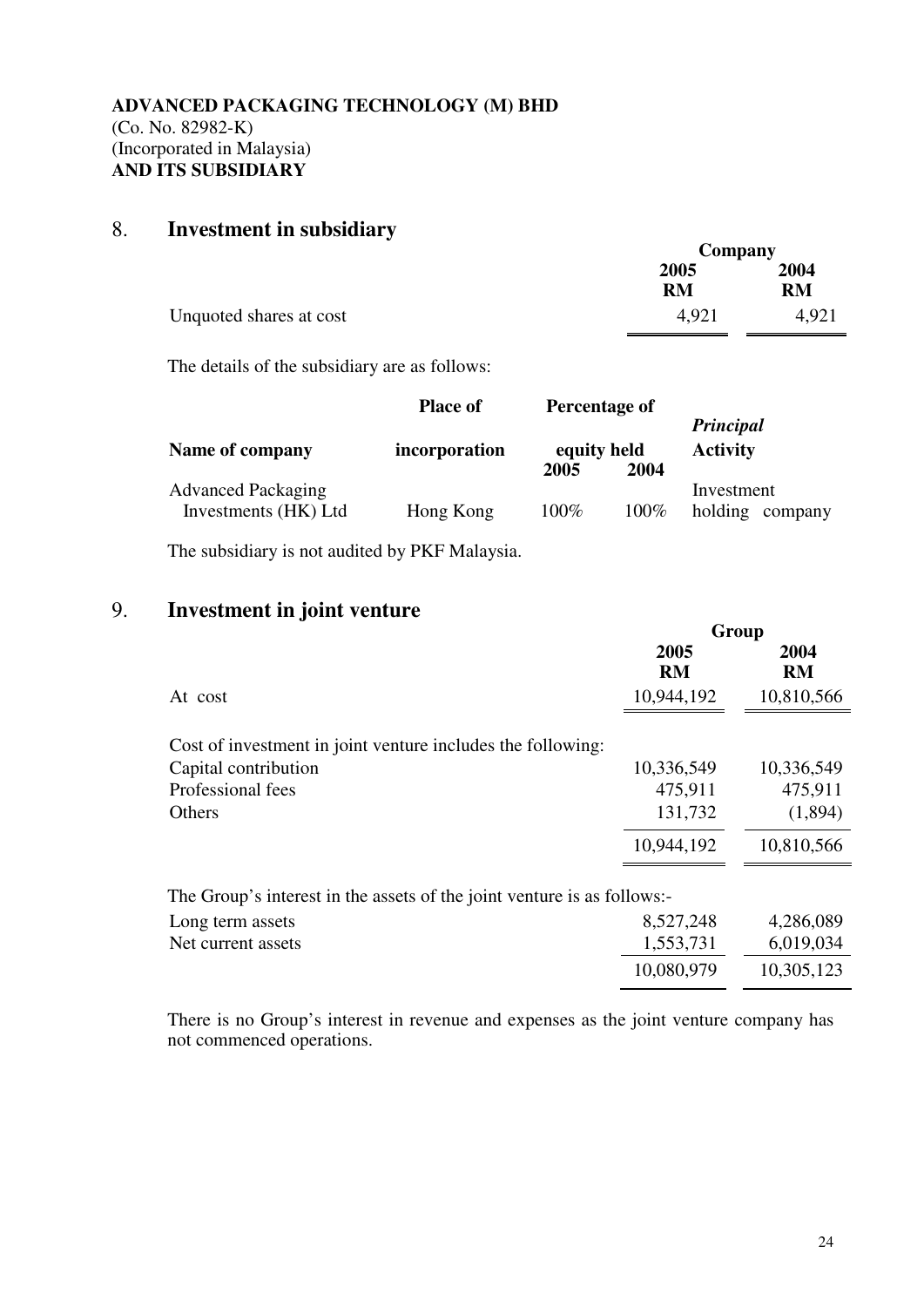## 9. **Investment in joint venture** (continued)

Details of jointly controlled entity are as follows:

| <b>Name</b>                            | <b>Principal activities</b>                                                                                                                 | <b>Proportion of</b><br>ownership interest<br>equity held |      |
|----------------------------------------|---------------------------------------------------------------------------------------------------------------------------------------------|-----------------------------------------------------------|------|
|                                        |                                                                                                                                             | 2005                                                      | 2004 |
| Dalian Advanced Cement Co.<br>Ltd. $#$ | The Company has not commenced<br>operations. The intended principal<br>activities are that of production<br>and sales of clinker and cement | 25%                                                       | 25%  |

# Held by Advanced Packaging Investments (HK) Ltd.

Advanced Packaging Investments (HK) Ltd. ("APIL") has on 06 December 2005 entered into a Shareholders' Agreement with Wafangdian Laohu Cement Company Ltd. ("WLCC") for Dalian Advanced Cement Co. Ltd. ("DACC"), a joint venture company of WLCC and APIL, to apply to the relevant authorities in the People's Republic of China ("PRC") to revise downward the registered capital of DACC from Renminbi Ninety Million (RMB90,000,000-00) to Renminbi Fifty Two Million (RMB52,000,000- 00). The shareholding ratio between the shareholders shall remain unchanged as 75% (Renminbi Thirty Nine Million or RMB39,000,000-00) for WLCC and 25% (Renminbi Thirteen Million or RMB13,000,000-00) for APIL.

# 10. **Amount due from a subsidiary**

 Amount due from a subsidiary represents interest free advances, which is not repayable within the next twelve  $(12)$  months.

#### 11. **Inventories**

|                  | <b>Group and Company</b> |           |  |
|------------------|--------------------------|-----------|--|
|                  | 2005                     | 2004      |  |
| At cost          | <b>RM</b>                | RM        |  |
| Raw materials    | 3,391,137                | 5,062,729 |  |
| Work-in-progress | 429,992                  | 451,551   |  |
| Finished goods   | 389,369                  | 420,562   |  |
| Consumables      | 310,648                  | 327,103   |  |
|                  | 4,521,146                | 6,261,945 |  |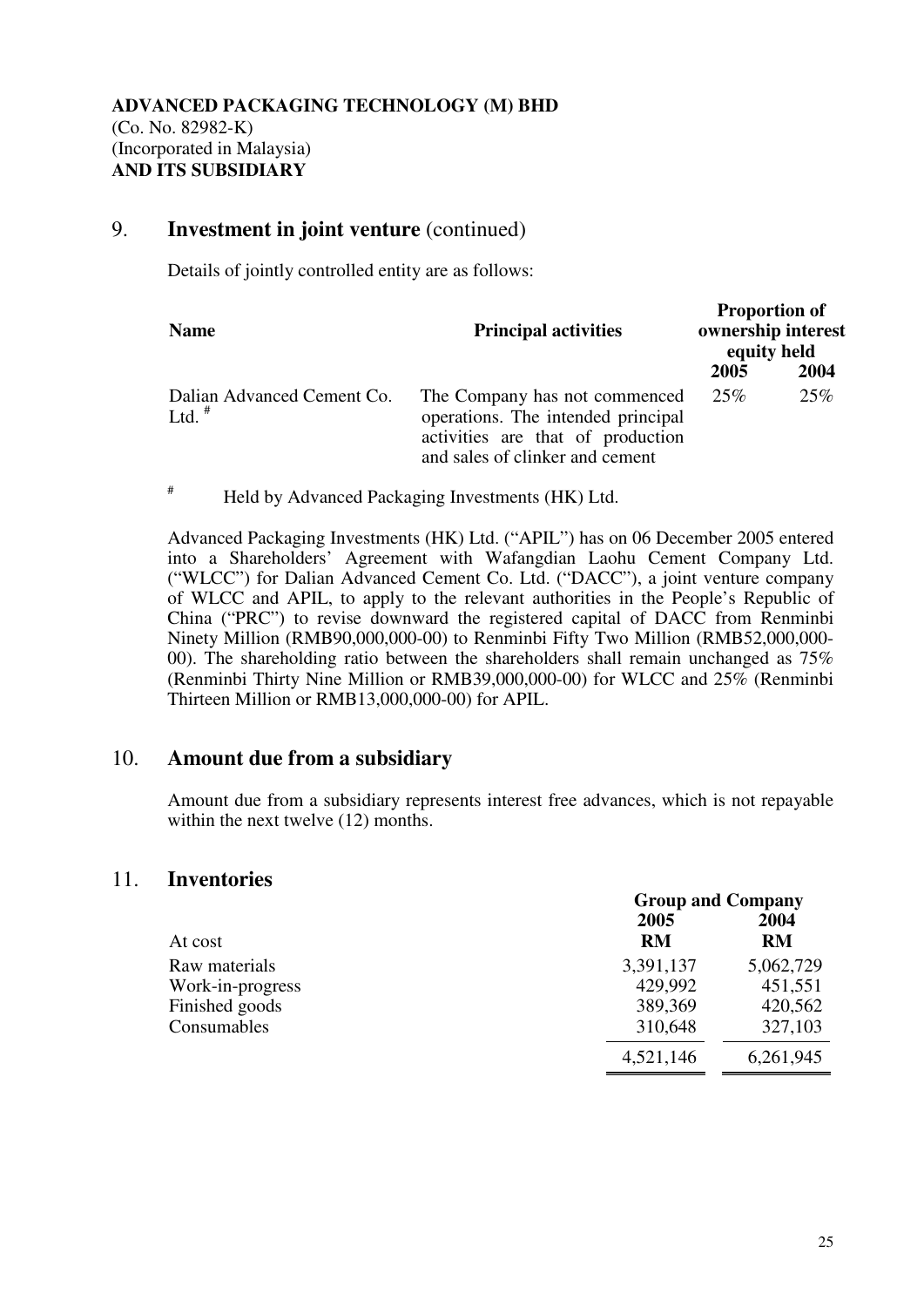## 12. **Trade receivables**

|                                                   |                   | <b>Group and Company</b> |  |  |
|---------------------------------------------------|-------------------|--------------------------|--|--|
|                                                   | 2005<br><b>RM</b> | 2004<br>RM               |  |  |
| Trade receivables<br>Allowance for doubtful debts | 5,674,650         | 5,939,445                |  |  |
| - Specific<br>- General                           | 87,745<br>450,000 | 294,470<br>450,000       |  |  |
|                                                   | (537,745)         | (744, 470)               |  |  |
|                                                   | 5,136,905         | 5,194,975                |  |  |

The Group's normal trade credit term ranges from 30 to 90 days. Other credit terms are assessed and approved on a case-by-case basis.

Bad debts amounting to RM187,310 of the Company and the Group were written off against allowance for doubtful debts during the year.

# 13. **Cash and cash equivalents**

|                                                               | <b>Group and Company</b> |                       |  |
|---------------------------------------------------------------|--------------------------|-----------------------|--|
|                                                               | 2005<br>RM               | 2004<br><b>RM</b>     |  |
| Deposits placed with licensed banks<br>Cash and bank balances | 21,537,101<br>1,204,330  | 19,000,000<br>801,963 |  |
|                                                               | 22,741,431               | 19,801,963            |  |

# 14. **Trade payables**

The normal trade credit terms granted to the Group range from 30 to 90 days.

## 15. **Amount due to Directors**

This represents Directors' fees payable.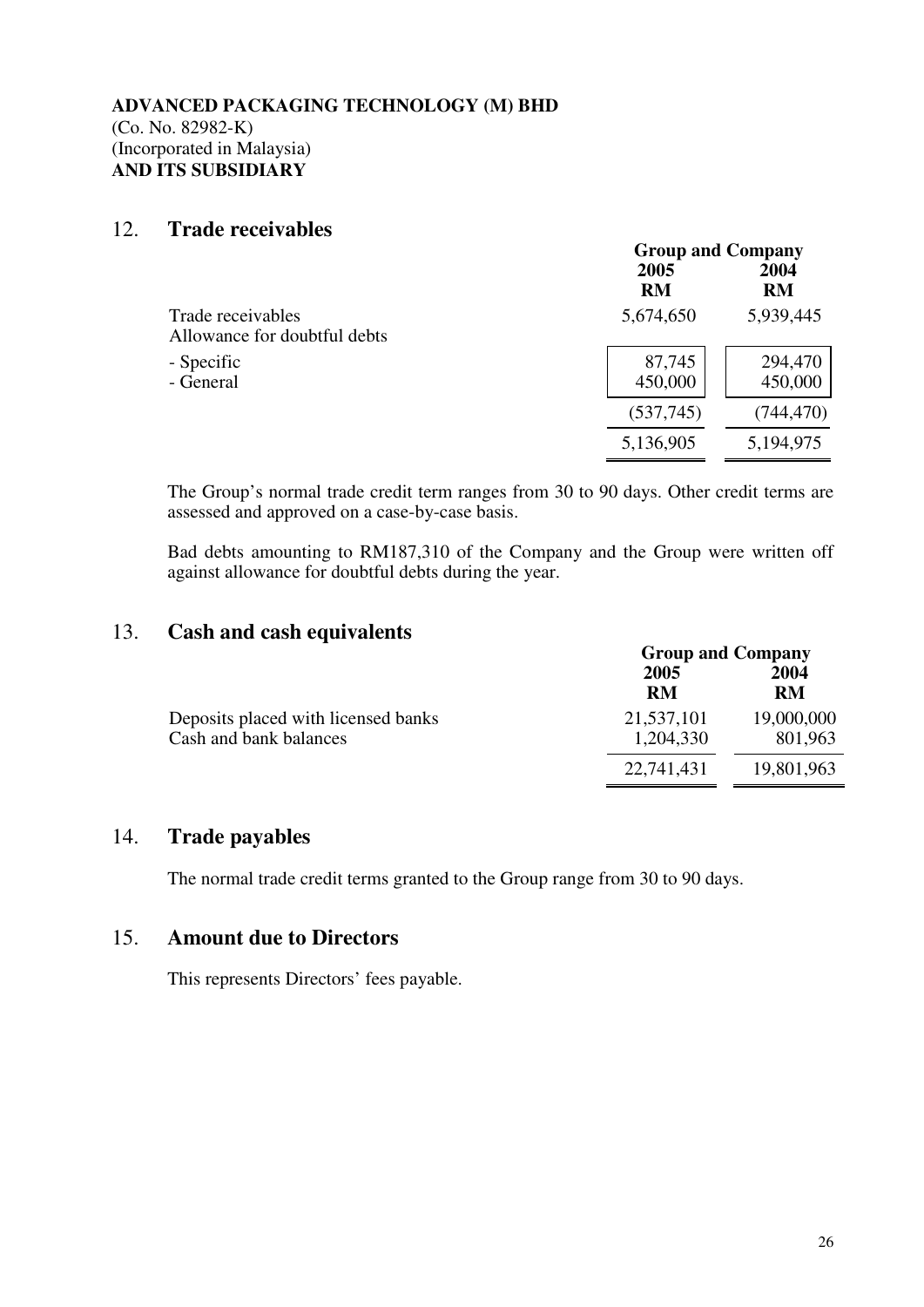## 16. **Deferred taxation**

|                                                                       | Group             |            | Company           |                   |
|-----------------------------------------------------------------------|-------------------|------------|-------------------|-------------------|
|                                                                       | 2005<br><b>RM</b> | 2004<br>RM | 2005<br><b>RM</b> | 2004<br><b>RM</b> |
| At beginning of year<br>Transferred from income<br>statement (Note 4) | 1,230,906         | 1,150,000  | 1,230,906         | 1,150,000         |
| - current year                                                        | 7,406             | 80,906     | 7,406             | 80,906            |
|                                                                       | 1,238,312         | 1,230,906  | 1,238,312         | 1,230,906         |

The amount, determined after appropriate offsetting, are as follows:

|                          | Group     |            | Company   |            |  |
|--------------------------|-----------|------------|-----------|------------|--|
|                          | 2005      | 2004       | 2005      | 2004       |  |
|                          | <b>RM</b> | <b>RM</b>  | <b>RM</b> | <b>RM</b>  |  |
| Deferred tax liabilities | 1,510,331 | 1,487,713  | 1,510,331 | 1,487,713  |  |
| Deferred tax assets      | (272,019) | (256, 807) | (272,019) | (256, 807) |  |
| At end of year           | 1,238,312 | 1,230,906  | 1,238,312 | 1,230,906  |  |

The recognised deferred tax assets and liabilities (before offsetting) are as follows:

|                               | Group      |            | Company   |            |
|-------------------------------|------------|------------|-----------|------------|
|                               | 2005       | 2004       | 2005      | 2004       |
|                               | <b>RM</b>  | <b>RM</b>  | <b>RM</b> | <b>RM</b>  |
| Property, plant and equipment |            |            |           |            |
| - capital allowances          | 1,509,182  | 1,487,713  | 1,509,182 | 1,487,713  |
| Unrealised foreign exchange   |            |            |           |            |
| loss/(gain)                   | 1,149      | (169)      | 1,149     | (169)      |
| Retirement benefits           | (146, 019) | (130, 638) | (146,019) | (130, 638) |
| Allowance for doubtful debts  |            |            |           |            |
| - general                     | (126,000)  | (126,000)  | (126,000) | (126,000)  |
| At end of year                | 1,238,312  | 1,230,906  | 1,238,312 | 1,230,906  |

# 17. **Provision for staff gratuity**

|                             | <b>Group and Company</b> |           |  |
|-----------------------------|--------------------------|-----------|--|
|                             | 2005                     | 2004      |  |
|                             | <b>RM</b>                | <b>RM</b> |  |
| At beginning of year        | 466,566                  | 423,043   |  |
| Current year's provision    | 54,730                   | 49,274    |  |
|                             | 521,296                  | 472,317   |  |
| Amount paid during the year |                          | (5,751)   |  |
| At end of year              | 521,296                  | 466,566   |  |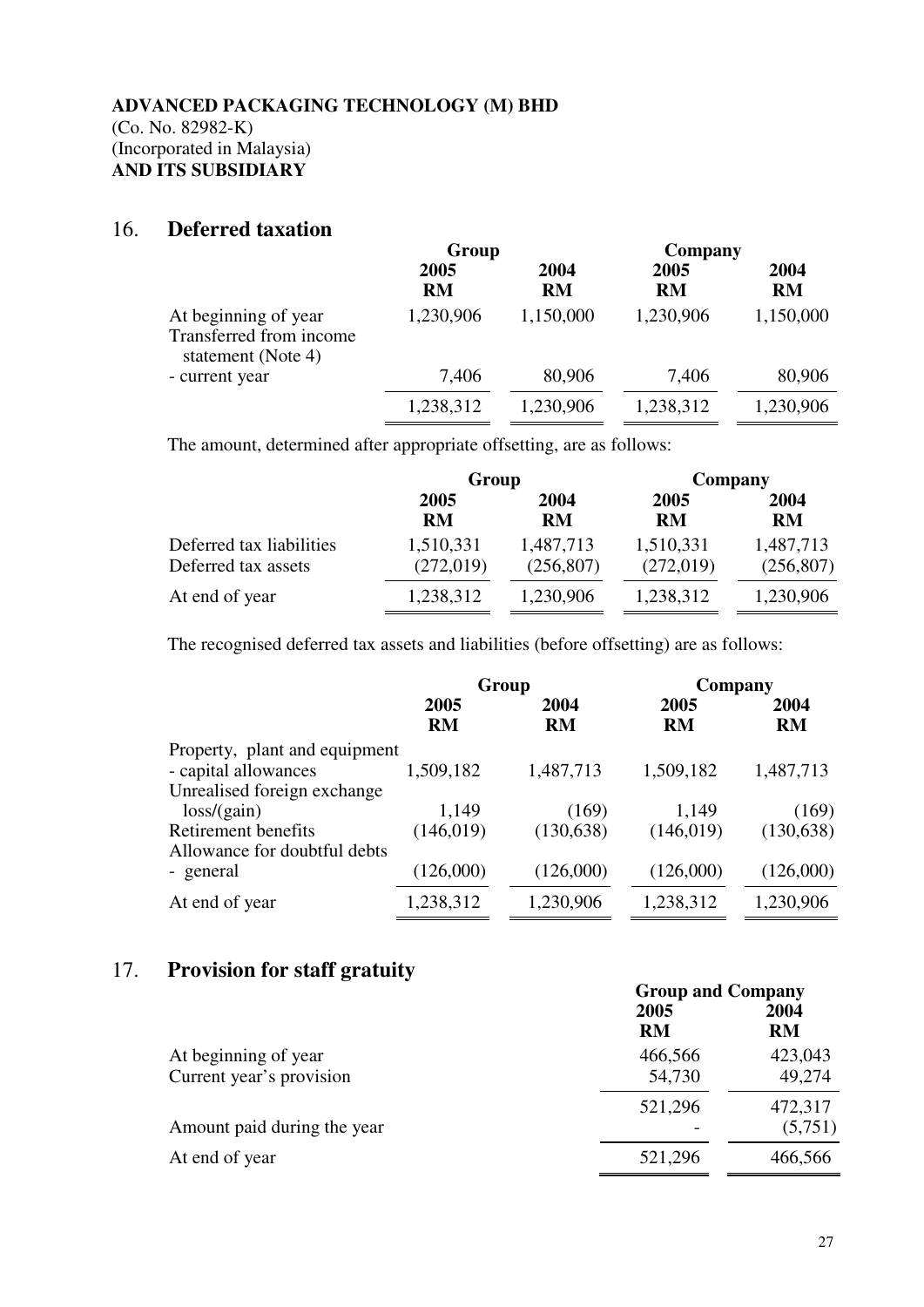### 18. **Share capital**

|                                         | <b>Group and Company</b> |             |  |
|-----------------------------------------|--------------------------|-------------|--|
|                                         | 2005                     | 2004        |  |
|                                         | <b>RM</b>                | <b>RM</b>   |  |
| Authorised:                             |                          |             |  |
| 100,000,000 ordinary shares of RM1 each | 100,000,000              | 100,000,000 |  |
|                                         |                          |             |  |
| Issued and fully paid:                  |                          |             |  |
| At beginning of year/At end of year     | 41,008,500               | 41,008,500  |  |

#### 19. **Reserves**

|                              | Group             |            | Company           |            |
|------------------------------|-------------------|------------|-------------------|------------|
|                              | 2005<br><b>RM</b> | 2004<br>RM | 2005<br><b>RM</b> | 2004<br>RM |
| Distributable:               |                   |            |                   |            |
| Retained profits             | 8,838,555         | 7,608,006  | 9,279,859         | 7,953,796  |
| Non-distributable:           |                   |            |                   |            |
| Currency translation reserve | 131,732           | (1,893)    |                   |            |
|                              | 8,970,287         | 7,606,113  | 9,279,859         | 7,953,796  |

Based on the estimated tax credits available, and the prevailing tax rates applicable to dividend, all of the retained profits of the Company are available for distribution by way of dividend without incurring additional tax liability.

Subject to the agreement by the tax authorities, the Company has tax exempt income account of approximately RM5,949,000 (2004: RM6,769,000) available for distribution as tax exempt dividend.

# 20. **Segmental information**

#### *Business segments*

Business segmental information has not been prepared as the Group's revenue, operating profit, assets and liabilities, depreciation, capital and non-cash expenditure are mainly confined to one (1) industry segment carried out in Malaysia namely the manufacturing and distribution of flexible packaging materials.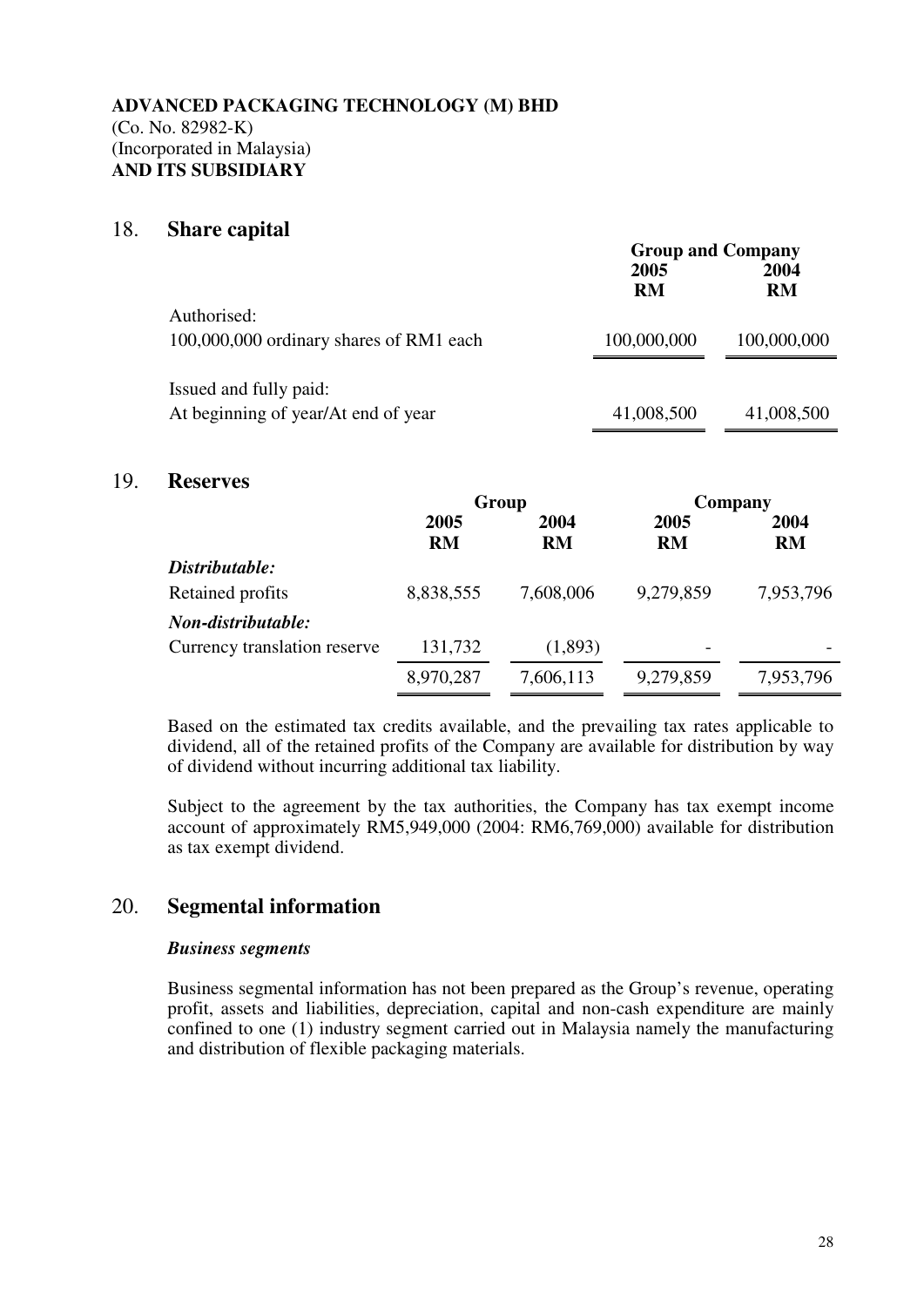# 20. **Segmental information** (continued)

#### *Geographical segments*

The activities of the Group are mainly carried out in Malaysia except for the investment in joint venture in China, which has yet to commence operations. Accordingly, the segmental information by geographical location is presented as below:

|                               | <b>Malaysia</b> |            | <b>Outside Malaysia</b> |           | <b>Consolidated</b>              |      |
|-------------------------------|-----------------|------------|-------------------------|-----------|----------------------------------|------|
|                               | 2005            | 2004       | 2005                    | 2004      | 2005                             | 2004 |
|                               | RM              | <b>RM</b>  | <b>RM</b>               | <b>RM</b> | <b>RM</b>                        | RM   |
| Segment assets<br>by location |                 |            |                         |           |                                  |      |
| of assets                     | 42,944,169      | 42,164,927 | 10,944,192              |           | 10,810,566 53,888,361 52,975,493 |      |

# 21. **Subsequent to balance sheet date**

Subsequent to balance sheet date, the Company opened a Fixed Income Fund Account with Aminvestment Services Berhad, for an amount of RM5,000,000.

# 22. **Financial instruments**

#### **Financial risk management objectives and policies**

Exposure to credit, interest rate and currency risk arises in the normal course of the Group and the Company's business. The Board reviews and agrees policies for managing each of these risks and they are summarised below.

## **Credit risk**

 Management has a credit policy in place and the exposure to credit risk is monitored on an ongoing basis. Credit evaluations are performed on customers requiring credit over a certain amount.

 At balance sheet date, there were no significant concentrations of credit risk. The maximum exposure to credit risk is represented by the carrying amount of each financial asset.

#### **Interest rate risk**

 At the balance sheet date, the Group and the Company has no borrowings. As such, the Company is not exposed to any interest rate risk.

#### **Foreign currency risk**

The Group and the Company incur foreign currency risk on sales and purchases that are denominated in a currency other than Ringgit Malaysia. The currency giving rise to this risk is primarily US dollars. The exposure of foreign currency risk is monitored in on going basis.